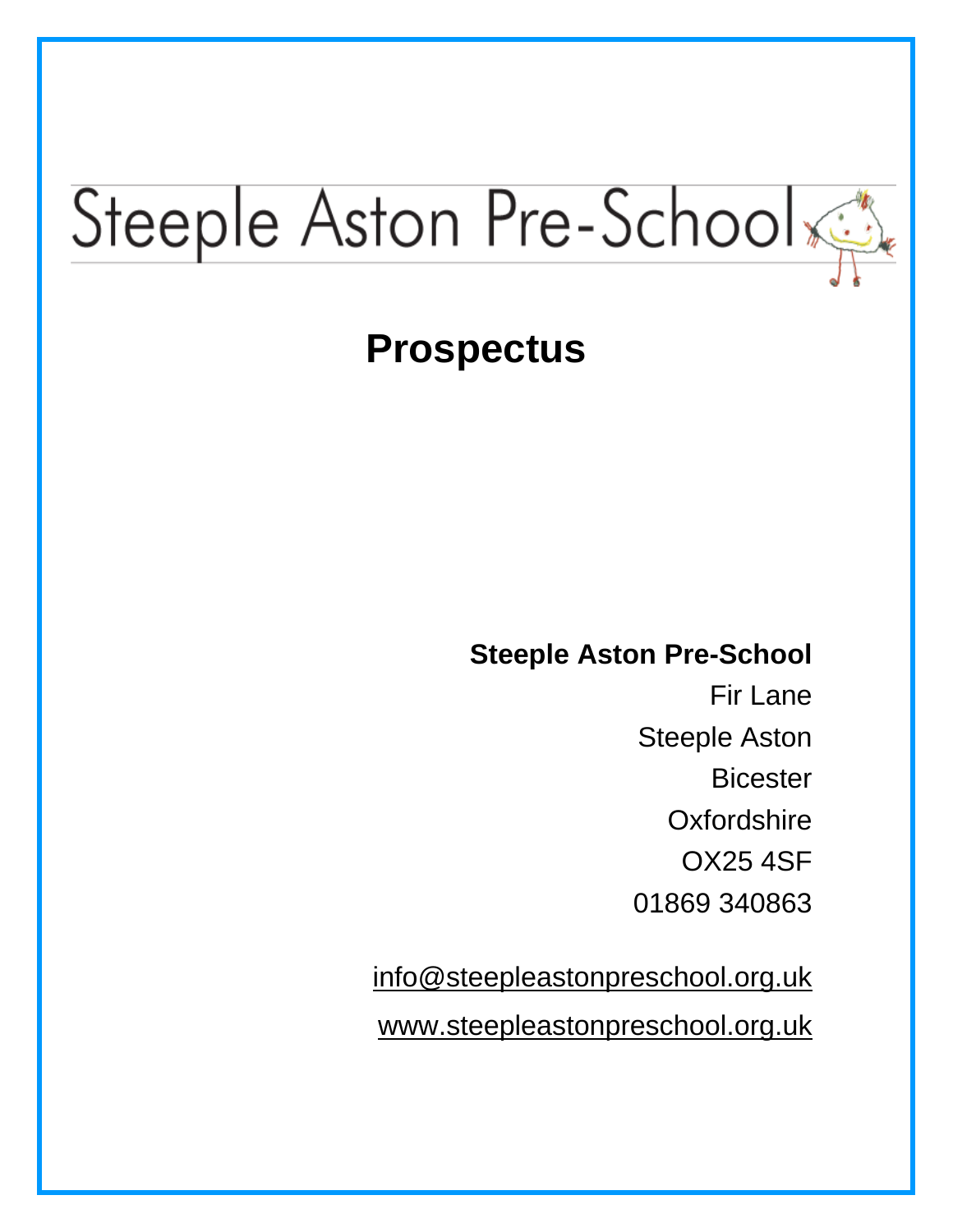### **Steeple Aston Pre-School**

### **Prospectus**

**Steeple Aston Pre-School** is situated in the quiet, rural village of Steeple Aston. The purposebuilt Victorian school has been modernised and extended for the exclusive use of Pre-School children. We are the feeder Pre-School to Dr Radcliffe's Primary School, and a close working relationship has been established so ensuring continuity between Pre-School and any school reception class. Please note attending Steeple Aston Pre-School does not ensure a place at Dr Radcliffe's Primary School.

We are a voluntary Pre-School with charity status, run by a committee made up of volunteer parents and staff, encouraging parental involvement in the Pre-School. All fundraising income and profit made goes back towards the upkeep of the Pre-School.

Our major fundraising events throughout the year for which we need parental support include: Termly film nights, Rainbow raffle, Children's canvases, pub quiz, sponsor scoot, Christmas Fair at Middle Aston House, Summer and Winter Hamper and our Christmas show.

If you feel you can help support the Pre-School with any of the above or have any new fundraising ideas that you are willing to share, please either e-mail or speak to one of us. We all know time is so precious and can be difficult to spread our time accordingly, but if we can all manage to help in some way, albeit emails, phone calls, flyer distribution etc. this will benefit all of our children and your Pre-School. Our e-mail address is [info@steepleastonpreschool.org.uk](mailto:info@steepleastonpreschool.org.uk)  we encourage you to use this to contact us. We will send bulletins, forthcoming events, individual observation sheets, reminders etc. this way. Please inform us immediately if you do not receive any correspondence from us so that we can check the contact details we have for you. It is vital that if you cannot open our e-mails or attachments that you let us know so that we can provide you with hard copies to ensure you don't miss out on important information such as cut- off dates for applying to schools, Christmas concerts etc. We have a website [www.steepleastonpreschool.org.](http://www.steepleastonpreschool.org/)uk

We are inspected and approved by the LEA, Social Services and OFSTED. We were last inspected in May 2017 by OFSTED and the Pre-School received a 'good' rating in all areas. Copies of the report are available on request.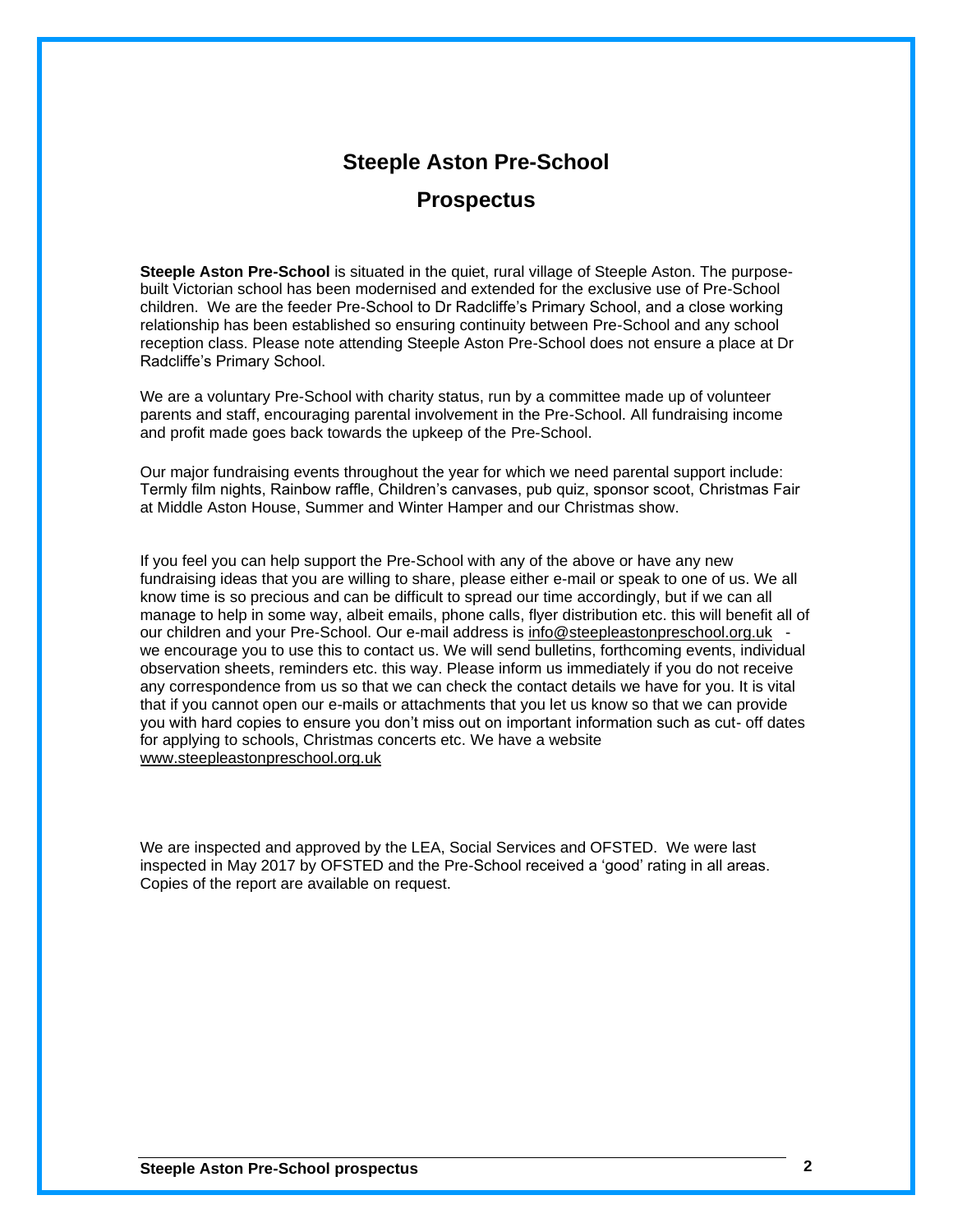### **Policies**

### **Equipment and resources policy**

We believe that high quality care and education is promoted by providing children with safe, clean, attractive, age and stage appropriate resources, toys and equipment. We aim to provide children with resources and equipment that help to consolidate and extend their knowledge, skills, interests and aptitudes.

#### **Food and drink policy**

The Pre-School regards snack and mealtimes as an important part of the Pre-School day. Eating represents a social time for the children and adults help children to learn about healthy eating. Parents provide snack on a Rota system, a.m. session of fruit, vegetables, or store cupboard (dried) we offer a drink of either milk or water in each session and paying due attention to children's particular dietary requirements. For those children staying on for lunch club a packed lunch is required (due to the increase in allergies **no kiwis, popcorn, sesame, nuts, or products that contain nuts** are permitted at Pre-School). Packed lunches need to be provided in a suitable, named container. We encourage healthy foods for lunch and support healthy eating practices in our ongoing provision, therefore insisting that chocolate bars, sweets and high sugar/fizzy drinks are not permitted in lunch boxes.

#### **Health and safety policy**

We aim to make children, parents and staff aware of health and safety issues and to minimise the hazards and risks to enable the children to thrive in a healthy and safe environment. We promote a healthy lifestyle and a high standard of hygiene in the day-to-day work with children and adults.

Parents are asked to keep their children at home if they have an infectious disease and to inform Pre-School as to the nature of the infection. This will allow the Pre-School to alert other parents as necessary and to make careful observation of any child who seems unwell. Parents are asked not to bring into the Pre-School any child who has been vomiting or had diarrhoea until at least 48 hours has elapsed since the last episode.

### **Personal care policy**

Steeple Aston Pre-School is committed to ensuring that all staff responsible for the intimate care of children will always undertake their duties in a professional manner. The Pre-School recognises that there is a need to treat all children with respect when dealing with a child's personal care needs. No child will be attended to in a way that causes distress or pain or provokes embarrassment. All children who require intimate care are treated respectfully at all times; the child's welfare and dignity is of paramount importance.

#### **Non-collection of children policy**

When a child is not collected at the end of a session and no contact can be made with either a parent/carer or emergency numbers given, the Pre-school's responsibility is to inform Social **Services** 

### **Key person and Settling in Pre-School policy**

We want children to feel safe, stimulated, and happy in the Pre-School and to feel secure and comfortable with staff. We also want parents to have confidence in both their children's wellbeing and their role as active partners with the Pre-School. We aim to make the Pre-School a welcome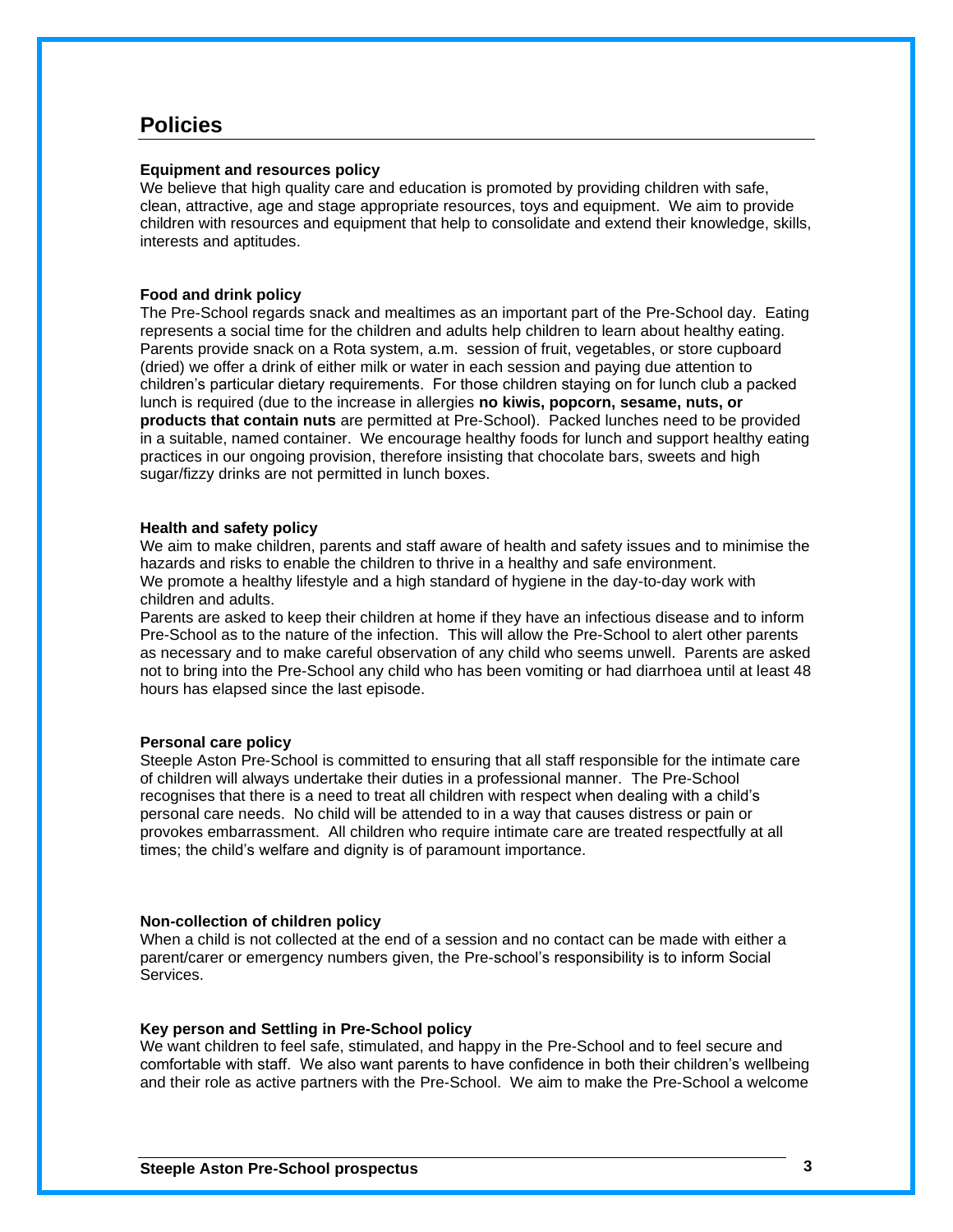place where children settle quickly and easily because consideration has been given to the individual needs and circumstances of children and their families.

### **Supporting children with Special educational needs policy**

We aim to provide equality of opportunity for all members of our group, and this includes children with special educational needs. Each child is able to progress at their own rate in all areas of development, and this is true for children with and without disabilities or learning difficulties. We are experienced in working in close liaison with professionals across the range of special needs and we operate in accordance with the Government's Code of Practice on special educational needs. We work to the requirements of the 1993 Education Act and The Special Educational Needs Code of Practice 2000 (as amended). If you would like to discuss the group's ability to meet your own child's special needs, please talk to Ann Buswell the Manager or Karen Ewart the Special Educational Needs Co-Ordinator.

We have provided a brief summary of our policy statements. You can find full copies of each policy in our 'Parent's Guide' folder that is kept in the window sill of the back room at Pre-School. Photocopies or emailed copies of any policy are available on request. The Pre-School manager, staff, and committee work together to adopt each policy. Everyone has the opportunity to take part in the annual review of the policies. Comments and suggestions from parents are always very welcome.

#### **Admissions policy**

It is our intention to make our Pre-School genuinely accessible to children and families from all sections of the community.

The waiting list is arranged in birth order and in addition may take into account the following:

- the age of the child with priority being given to children eligible for the free entitlement
- length of time on the waiting list
- siblings already attending the setting
- the capacity of the setting to meet the individual needs of the child

Please be aware that depending on our intake at the start of the academic year in September there may be limited availability of spaces within the rest of that academic year. If considering a January or April start, please be aware that morning sessions are unlikely to be available and alternatives if available will be offered.

We request that each child attends for a minimum of two sessions per week. We highly recommend increased sessions for children over three.

#### **Promoting positive Behavior policy**

We believe that children and adults flourish best in an ordered environment in which everyone knows what is expected of them, and children are free to develop their play and learning without fear of being hurt or hindered by anyone else. We aim to work towards a situation in which all children can develop self-discipline and self-esteem in an atmosphere of mutual respect and encouragement. All adults will try to provide a positive role model for the children with regard to friendliness, care, and courtesy, and offer strategies for handling any conflict. When children behave in unacceptable ways they will be given one-to-one adult support in seeing what was wrong and how to cope more appropriately. This might be accomplished by a period of 'thinking time' with an adult. Children will never be sent out of the room by themselves. Physical punishment such as smacking or shaking will be neither used nor threatened. In any case of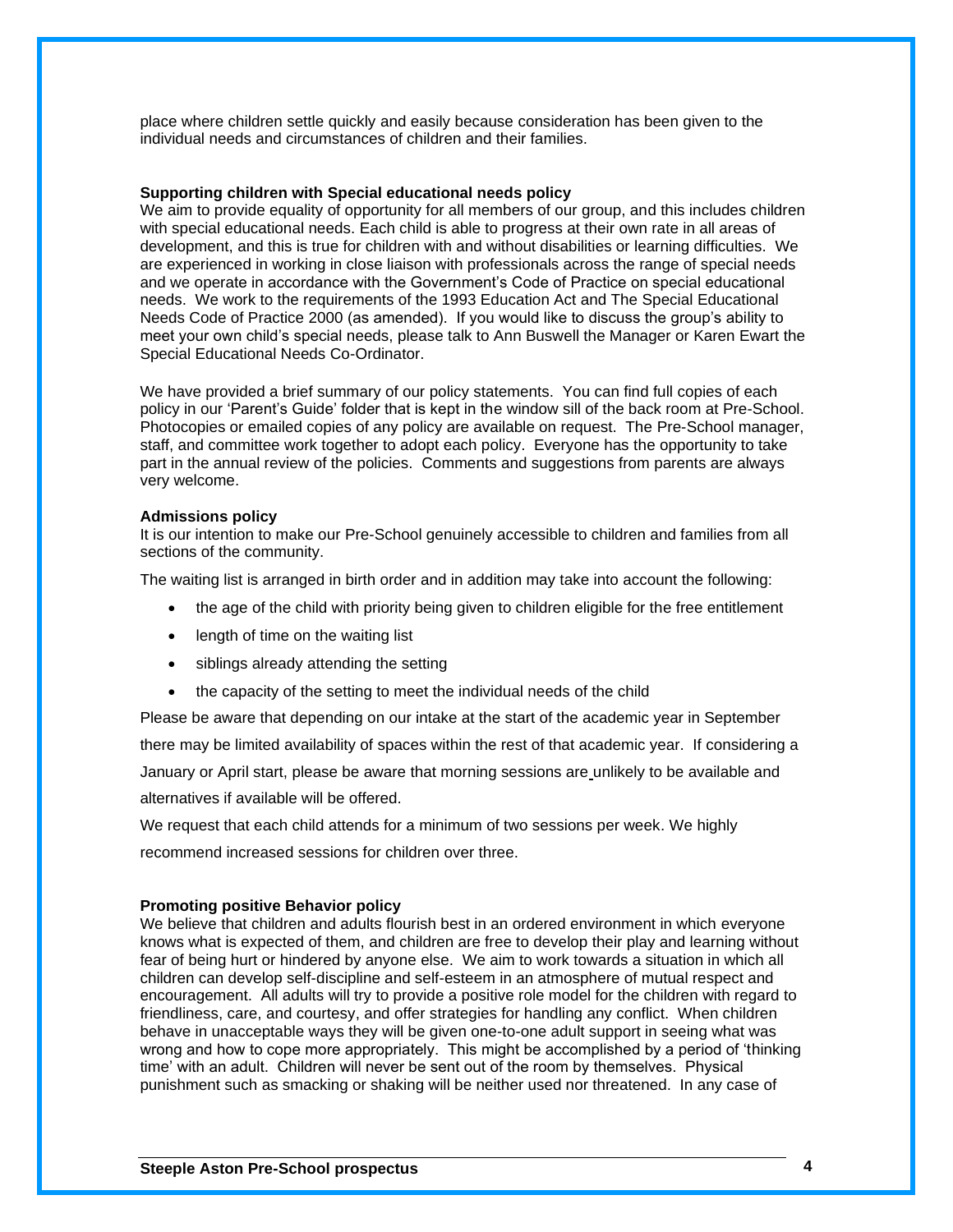misbehavior it will always be made clear to the child in question that it is the behavior and not the child that is unwelcome.

### **Child protection policy**

We comply with the procedures approved by the Area Child Protection Committee. We intend to create in our Pre-School an environment in which children are safe from abuse and in which any suspicion of abuse is promptly and appropriately responded to.

'strong and effective links exist between staff and other professionals and they work well together to help ensure individual needs are met' [OFSTED Inspection, May 2017]

#### **Complaints procedure**

As a member of the Pre-School Learning Alliance, we aim to provide the highest quality education and care for all our children. We aim to offer a warm welcome to each individual child and family, and provide a warm and caring environment within which all children can learn and develop as they play. We believe children and parents are entitled to expect courtesy and prompt, careful attention to their needs and wishes. Our intention is to work in partnership with parents and the community generally, and we welcome suggestions on how to improve our group at any time. Many concerns can be resolved quickly by an informal approach to the appropriate member of staff, but if this is not satisfactory we provide clear guidance on how to complain within our policies found in our 'Parents guide' .

### **Confidentiality policy**

It is our intention to respect the privacy of children and their parents and carers, while ensuring that they receive high quality Pre-School education and care. We aim to ensure that all parents and carers can share their information in the confidence that it will only be used to enhance the welfare of the children.

### **Data protection policy**

In order to run safely and efficiently and to comply with various regulations (including OFSTED), the Pre-School has to keep certain records. The Pre-School keeps personal information about the staff and children, for example the children's registration forms with details of medical problems, dietary requirements, emergency contact numbers, accidents, and injuries. The Pre-School is exempt from having to register under the Data Protection Act 2018. After a child or member of staff leaves we will not retain information unless it is required under the Data Protection Act.

### **Valuing diversity and promoting equality policy**

Our aim is to show respectful awareness and welcome the diversity of backgrounds of the children and families in our Pre-School and in the community as a whole. All children will be respected and their individuality and potential recognised, valued and nurtured. Activities and the use of play equipment offer children opportunities to develop in an environment free from prejudice and discrimination. Management of resources within the Pre-School will ensure that both girls and boys have full access to all kinds of activities and equipment and are equally encouraged to enjoy and learn from them. Resources will be chosen to give children a balanced view of the world and an appreciation of the rich diversity of our multi-racial society.

*'children, including those who have special educational needs and or disabilities and those who speak English as an additional language make good progress from their starting point'* [OFSTED Inspection, May 2017]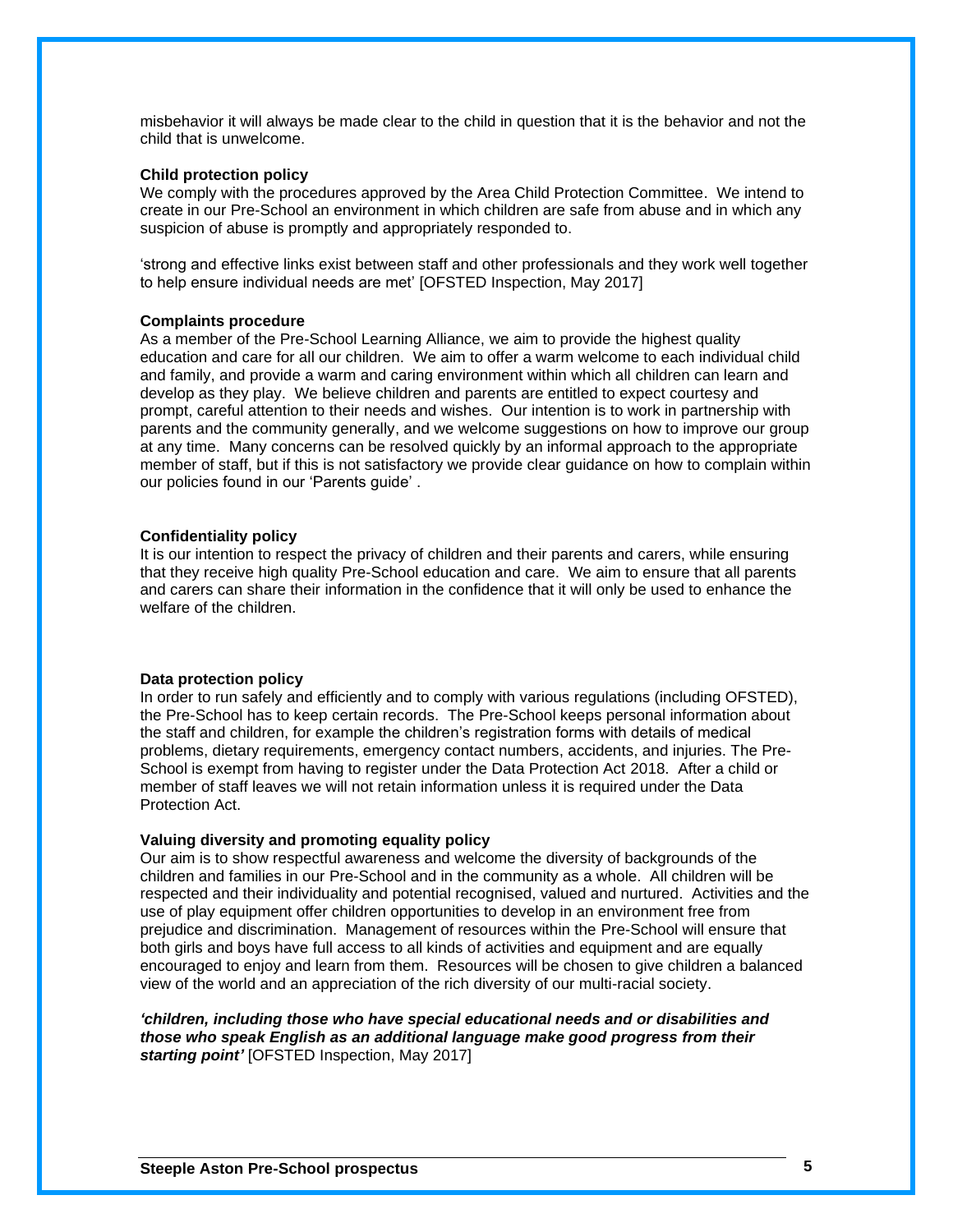### **Starting Pre-School**

### **The first days**

A child who is tense or unhappy will not be able to play or learn properly so it is important for parents and Pre-School staff to work together to help the child feel confident and secure in the group. This takes longer for some children than others and parents should not feel worried if their child takes a while to settle.

*'Children benefit from the welcoming and friendly approach of the staff and team. Staff set a good example for children to follow in their calm caring manner'* [OFSTED Inspection, May 2017]

'Staff provide a bright colorful and well-resourced environment indoors and outdoors' [OFSTED Inspection, May 2017]

The Pre-School's policy on settling in is in the 'Parent's Guide' folder in the windowsill in the back room (copies available on request. To enable to the children to be familiar with their surroundings on the first day, parents and children will be given the opportunity to visit Pre-School before the child starts. Visitors are very welcome, but appointments must be made to ensure our staff ratios are not affected.

### **Routines of the day**

- The Pre-School day starts at 8.50am. The playground gate will be open at 8.30am.
- The back door will be opened at 8.50am. (The gate and door will be locked at 9.10am, if you arrive and find the gate locked please use the front door)
- Members of staff are there to meet and greet you and your child(ren) with a friendly welcoming smile.
- On entering Pre-school for a morning session, the children are encouraged to take their own name card from the table and place it in a box held by a member of staff. This enhances your child's sense of belonging to the group. Example:



- We ask that you provide a change of clothes and keep them in a bag **[not drawstring bag**] to be placed on the shelf or hung up on your child's hook in the front foyer. Named nappy bags including nappies [not pull up's], unless toilet training, wipes, and nappy snacks to be hung on the pegs in the disabled toilet and replenished regularly. No medicine in nappy bags please.
- Please ensure that if your child brings a comforter or anything special to Pre-School that they are **clearly named**. They will be encouraged to place it in their own named draw. Please note, we would strongly advise very special or fragile items should not be brought into Pre-School.
- 'Show and tell' items should be placed in the bucket in the back room. Again, please ensure they are clearly named and not fragile or of value.
- If your child brings a packed lunch, the **named** lunch box should be placed on the trolley provided. **Please name all containers, drink bottles etc.**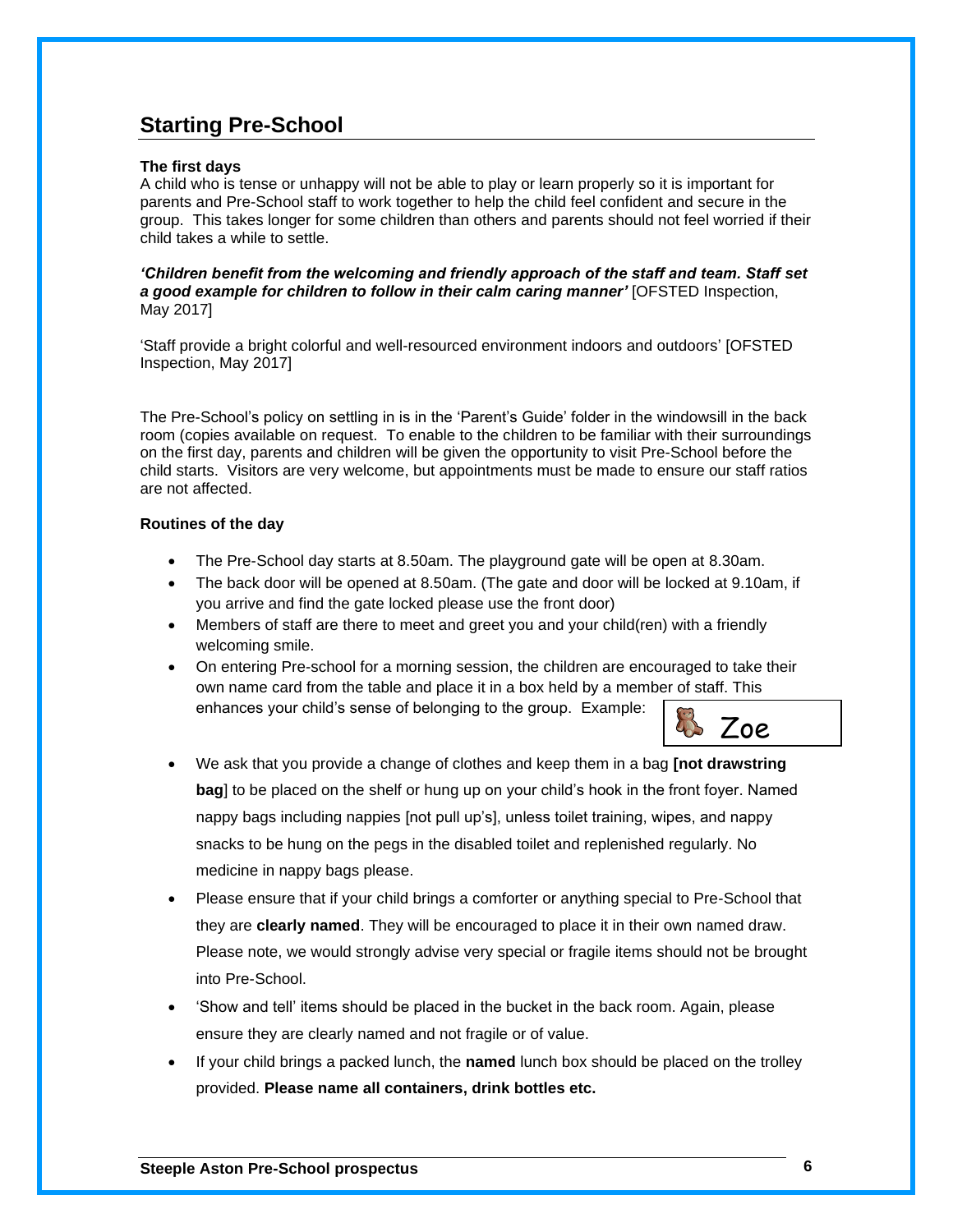- Various planned activities will be set out on tables and the floor accompanied by members of staff to encourage the children to settle into an activity before parents/carers leave. Members of staff will help you to settle your child if they are a little upset. If you feel it is necessary to stay a while, please feel free to do so.
- A tambourine will be shaken at 9.35 am to give the children a warning that there is five more minutes left of play before tidy up time. All the children are encouraged to help tidy and from here we will assess that we take a register or just have circle time. All children are supported and guided by the staff, especially if they are a little apprehensive.
- Snack is provided in the session, but water is available throughout the day for children to help themselves. We rely on parental contribution for the children's snack. The snack rota is e-mailed termly and displayed in Pre-School.
- After snack all the children have free play outside before we have group circle time at the end of the session.
- Children who go home at lunchtime are asked to check their drawer and collect their belongings before returning to sit quietly on the carpet. The children who are staying for lunch go and wash their hands.
- For children who are arriving or being collected at 11.50 am the **front door** will be opened. We request that you remain outside while your child is called and returned to you. If your child is coming in at this point, we will release the children that are going home first and then a member of staff will register them in, and they then go through to wash their hands with the other children.
- For children who are arriving or being collected at 12.15 pm, the **front door** will be opened. We request that you remain outside while your child is called and returned to you. If your child is coming in at this point, a member of staff will register them in once the other children have left.
- The afternoon session follows the same format as the morning session.
- At 2.50pm the **front door** is opened. Again, we request that you remain outside. Your child will be called and returned to you.
- If you wish to speak to a member of staff at this time, please feel free to do so once all children have been collected. Please do not distract the members of staff at the door as they need to focus on ensuring the children are handed over safely and securely.
- Please be on time to collect your child. We cannot stress how important this is, as the children can become distressed if they are the last one waiting to be collected.
- Late collection will incur a cost, as per our late collection policy.
- If you know in advance that you will not be collecting your child at the end of their session(s), please contact a member of staff and complete a Collection slip. You can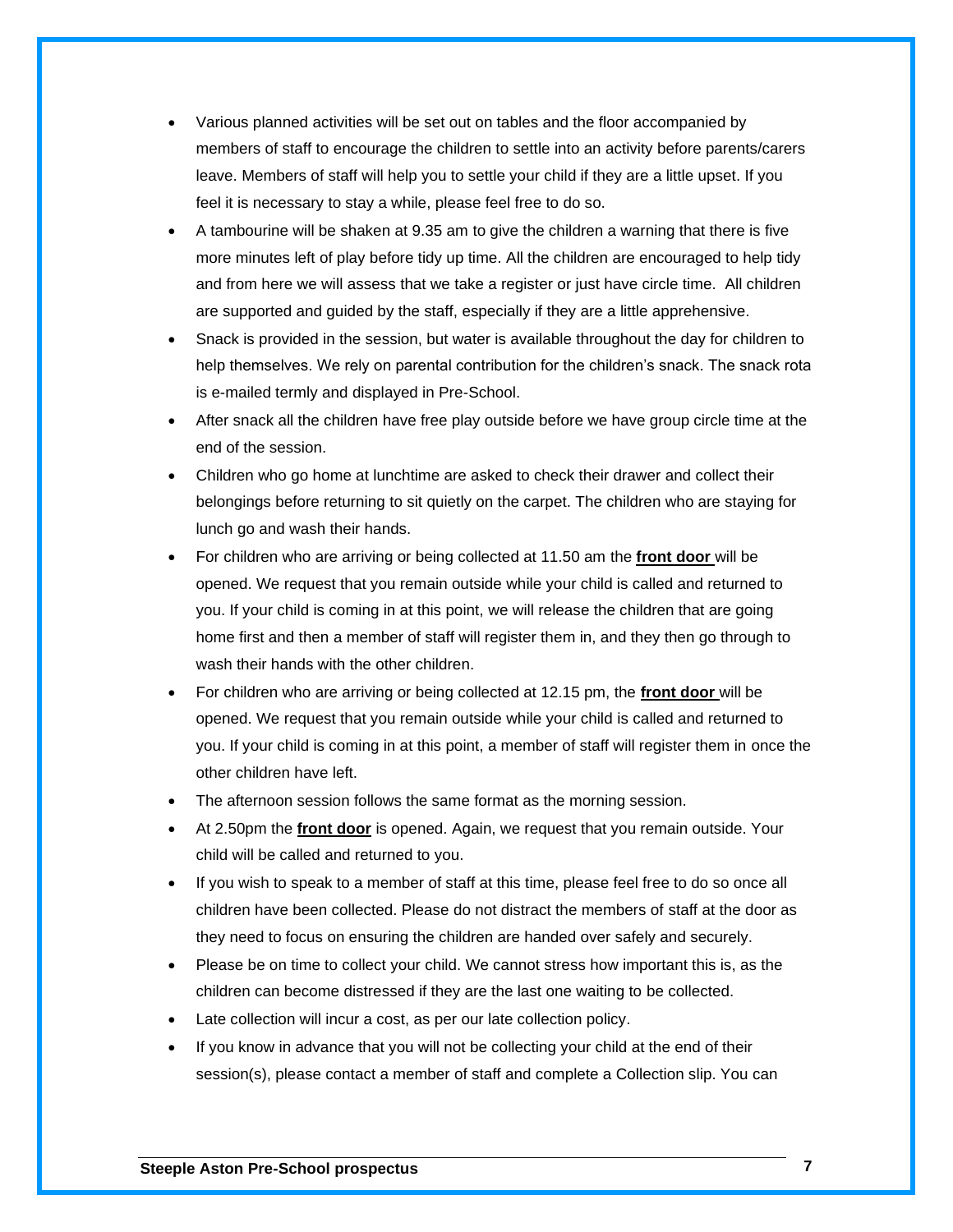email, but please note that emails aren't always picked up before the end of the session so it would be best to call.

• If you are not collecting your child yourself, it is important that Pre-School is informed and the person you are authorising to collect your child **knows your password.**

#### **What to wear**

We have our own Pre-School uniform, which is a royal blue or jade green polo shirt and black fleece jacket; please see the order form for ordering and costs. All items are embroidered with our Pre-School logo and the uniform can be purchased from Pre-School throughout the year. Occasionally we have second hand uniform available.

Whilst we encourage all children to wear the uniform we understand that it is not always possible. In this case, please send your children in clothes that are easily washable and not too new. This will enable them to explore and experiment with all kinds of materials, including messy ones!

It is good for children to practice the skills that will make them independent. Simple clothing, which they can handle themselves, will enable them to go to the toilet when they want to and to put on and take off their outdoor clothes without being too dependent on other people's help.

The children are given the opportunity for outside play as much as possible. Therefore, we would be grateful if you could provide warm coats, hats and gloves during the winter and wellingtons at all times. Waterproofs should be kept at Pre-School, for wet weather play, could we please stress that waterproof trousers are perfect, they are simple for the children to manage themselves and easier to use when toilet training. We ask for the children wear secure footwear. No crocs or open toes shoes please, as it increases our accidents.

During the warmer weather we ask for children to be applied with an 8hr sun cream before arriving to Pre-School, bringing their own cream for a top up during the day. In addition to this, sun hats are essential, and lightweight, long sleeved tops and trousers are best to guard their delicate skin against the sun.

Forest school – for the Rising R children. To comply with Dr Radcliffe's, wellingtons and waterproofs must be worn and legs and arms must be covered.

PE Kit – During the summer term for Rising R children only. This just needs to be a T-shirt and shorts. No special footwear is required. This isn't required until the term after Easter.

### **Please can you make sure each item of clothing and footwear is clearly marked with your child's name.**

For children who are currently being potty trained, please can you provide several changes of clothes. These can be kept in a small bag, marked with your child's name on their coat peg. We do have a selection of clothing at Pre-School but children are usually happier to wear their own. If you wish to discuss potty training please feel free to talk to the staff.

We have a nappy changing unit but we don't provide nappies or wipes. Please provide us with a bag of changing items for your child which will be hung in the nappy changing area in the toilet. Please provide nappies rather than pull-ups. Pull-ups are for children that are toilet training only please.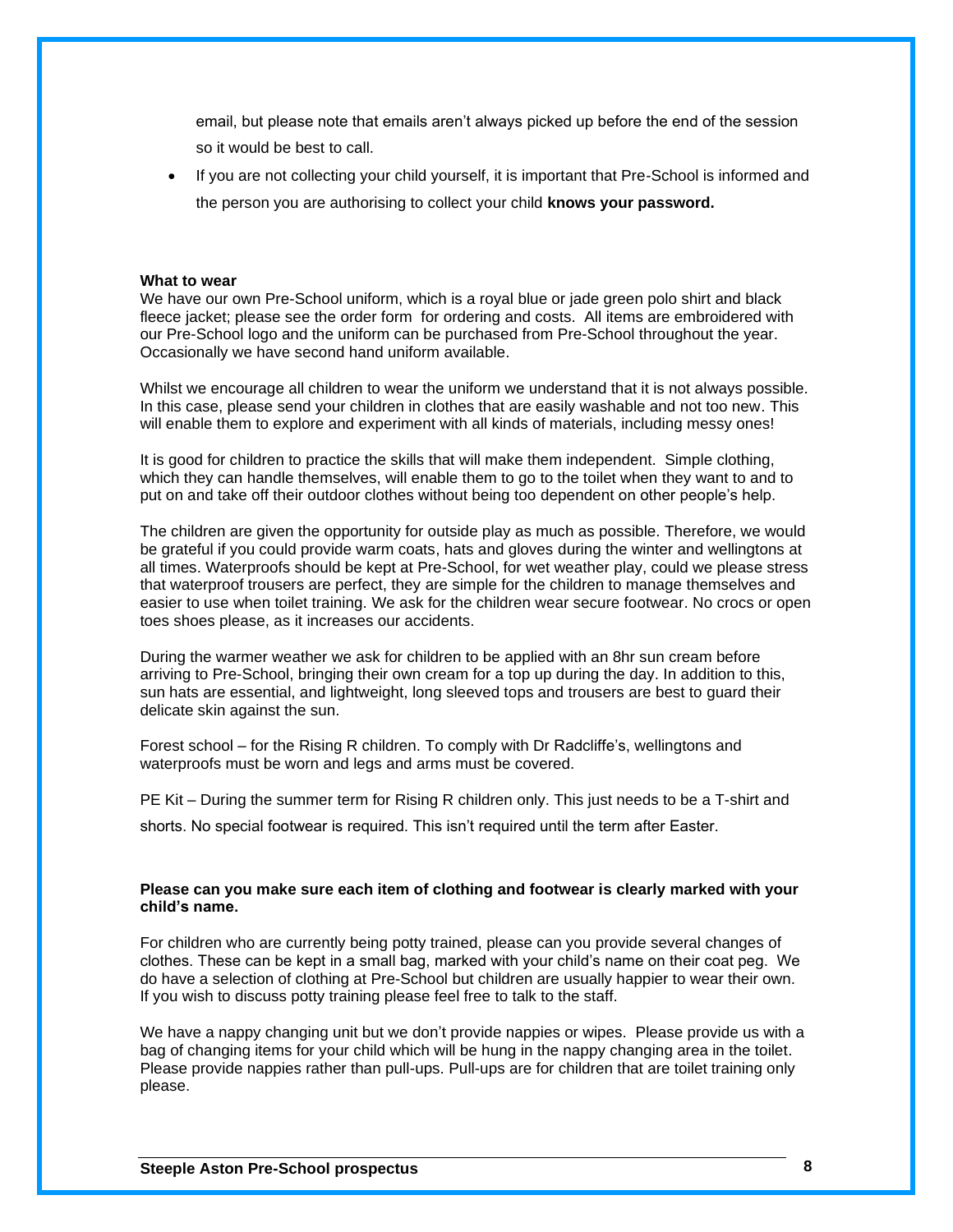### **Management and administrations**

### **Decision making**

The Pre-School is a charity and is run by a voluntary elected committee and a manager. The committee in conjunction with the manager is responsible for reviewing both policy and practice, and for the employment and appraisals of staff. Our Annual General Meeting, at which the committee for the following year is elected, is held in September/October and parents will be informed in good time to enable them to attend.

### **Registration**

Children may be registered for attendance at the Pre-School any time after they are 3 months old. Your child's registration will then be placed on our waiting list. We arrange our waiting list as per the admissions policy stated above. You must ensure that your registration fee is enclosed with the registration application, as without this we cannot process the application.

A confirmation letter of receipt of your application will be sent to you. You will be contacted nearer the commencement date to discuss what sessions we have available to offer your child. You will then receive a letter of confirmation of the days and number of sessions that have been confirmed. From this moment on you have a reservation at the Pre-School and will not be able to change the allocated sessions for that term. If after confirmation of session allocations you then decide that you do not want the place, you will be liable for a full terms payment of fees. We require one term's notice for changes of session. Sessions will be carried through to the following terms unless changes are requested and notice given. Changes may only be made if the required sessions are available.

You will have been offered a chance to visit the Pre-School with your child prior to them starting. You will also be invited to a 'Taster session' which is held at Pre-School during a session to give your child and the parents the opportunity to meet members of staff, have a look round and discuss any questions or concerns you may have.

Please note: If you wish to visit Pre-School prior to this you must contact Ann Buswell (Manager) to arrange a visit.

If you require any more information or have specific needs, please talk to Ann or Katie (Administrator).

### **The sessions**

We organise our sessions so that the children can choose from and work at a range of activities, and in doing so build up their ability to select and work through a task to its completion. The children are also helped and encouraged to take part in small and large group activities, which introduce them to new experiences, helping them to gain new skills as well as learning to work with others.

Outdoor activities contribute to children's health, physical development, and their knowledge of the world around them. The children have the opportunity and are encouraged to take part in outdoor child-chosen and adult-initiated activities, as well as those provided in the indoor playroom.

Our Pre-School offers education and care for children between 2 and 5 years old. A typical session will generally follow a pattern of a simple registration, free-flow play (indoors and outdoors), snack time, outdoor play, story time, lunch/home time.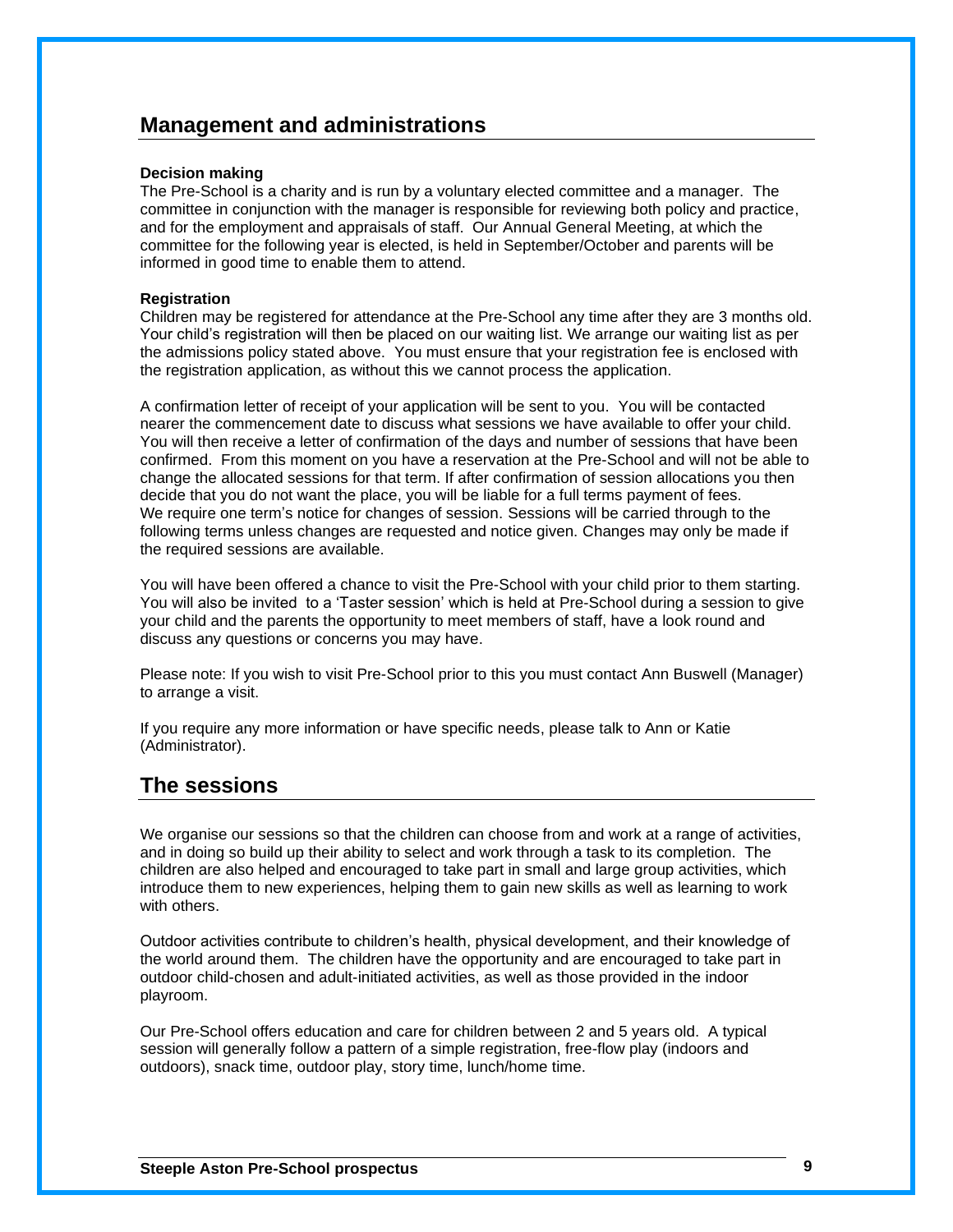|                 | <b>AM</b>   |       | Lunch club      | <b>PM</b>   |         |
|-----------------|-------------|-------|-----------------|-------------|---------|
|                 | <b>From</b> | To    |                 | <b>From</b> | To      |
| <b>Monday</b>   | 8.50        | 11.50 | $11.50 - 12.15$ | $12.15*$    | $2.50*$ |
| <b>Tuesday</b>  | 8.50        | 11.50 | $11.50 - 12.15$ | 12.15       | 2.50    |
| Wednesday       | 8.50        | 11.50 | $11.50 - 12.15$ | $12.15*$    | $2.50*$ |
| <b>Thursday</b> | 8.50        | 11.50 | $11.50 - 12.15$ | 12.15       | 2.50    |
| <b>Friday</b>   | 8.50        | 11.50 | $11.50 - 12.15$ | 12.15       | 2.50    |

Our Pre-School operates to the term dates of Dr Radcliffe's Pre-School. The sessions are as follows:

**\*Rising R sessions only**

**Please note:** The late collection of a child causes inconvenience and more importantly distress to the child. As we are required to have two members of staff stay with any child there will be a charge to cover the cost.

### **Fees**

Fees are payable calendar monthly in advance and can be paid by BACS, cheque, OR childcare vouchers. Fees must be paid if children are absent without notice. No refund or reduction will be given for holidays or short-term sickness.

If paying by BACS our bank details are : A/C 78734665 Sort code: 51-70-15 Natwest, Bicester

Cheque payments are payable to Steeple Aston Pre-School. Please put your child's name on the back

For your child to keep their place at Pre-School you must pay all the fees owed in advance. Once sessions have been allocated for a term, you are responsible for payment of all allocated sessions for that term. The invoices are sent out each month and payable in advance. Late payment will be subject to a late payment charge of £25 and sessions will not be available to attend or additional sessions for grant funded children until payment is received.

If you would like to reserve a place for your child when they turn 2 mid-term, fees will be payable for that whole term as a place will have to be reserved. If Pre-School is not full in that term, this may be reviewed and fees may be payable from the child's start date. Any returned / bounced cheques will automatically have an additional charge of £15.00 added to your child's fees.

We accept Nursery Education Funding (see below for more detail) for all eligible children who are aged 3 and 4. If your child is eligible for Nursery Education Funding you will be given a Parent Declaration Form to complete. Children are only eligible for funding in the term after they turn 3. The funded amount is taken off the termly invoice and you are required to pay the outstanding amount.

### **NURSERY EDUCATION FUNDING**

We are able to offer Nursery Education Grant funding in its most flexible form.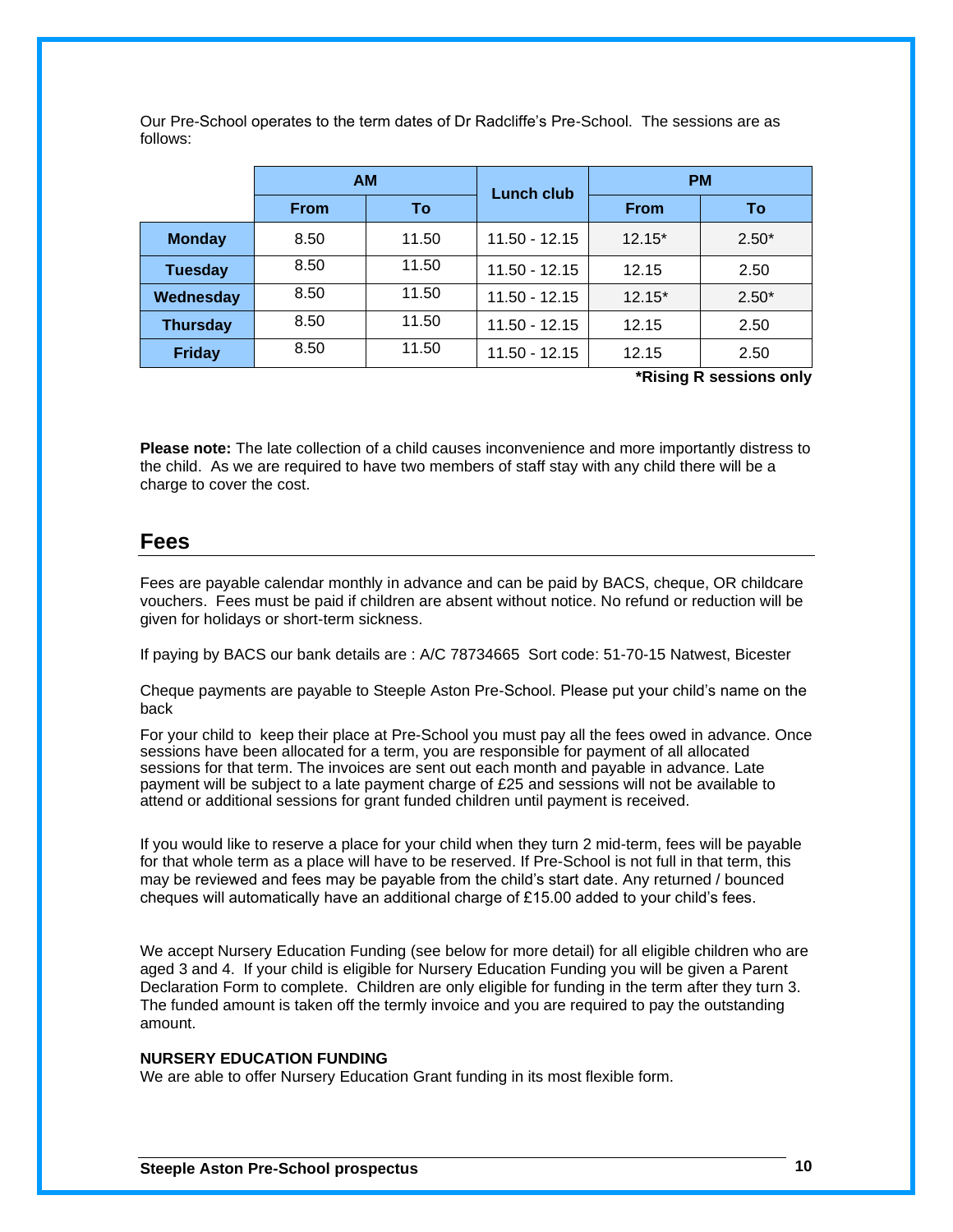Some parents will be entitled to 30 hour funding and all children the term after their  $3^{rd}$  birthday are entitled to 15hrs Grant Funding.

This means that if your child is three between

**1 st April and 31st August you will have 15 hours of free funding per week from the following September**

**1st September and 31st December you will have 15 hours of free funding from the following January**

**1 st January and 31st March you will have 15 hours of free funding from the following April.**

### **IF YOUR CHILD IS ELIGIBLE you can have your 15 FREE hours in any combination of the following. To check if your eligible for additional funding please go to www.childcarechoices.com**

| Session           | Times          | Lunch Club included                       | <b>Hours</b> |
|-------------------|----------------|-------------------------------------------|--------------|
| Full day          | 8.50am-2.50pm  | Yes Lunch Club is included, you will need | 6            |
| [2 sessions]      |                | to provide packed lunch and drink         |              |
| Morning session   | 8.50am-11.50am | No - Lunch Club is not included and there | 3            |
|                   |                | is an additional cost if required.        |              |
| Afternoon session | 11.50am-2.50pm | Yes Lunch Club is included, you will need | 3            |
|                   |                | to provide packed lunch and drink         |              |

Example of how to use the 15 hours could be

- 2 full days and one afternoon session
- 5 afternoon sessions
- 1 full day, 1 afternoon and 2 morning sessions.

### **Important to note**

This offer is for 15 hours for 38 weeks, at present we operate to the school calendar and are therefore open slightly longer than that. This will obviously incur slight additional costs if you wish your child to stay until the end of each term.

Obviously, children can have additional sessions and be charged as normal.

Additional sessions to this will be charged as follows:

### **£14.90 per session £2.50 Lunch club**

When your child is eligible for funding we will give you all the documents to fill in and return. We strongly advise completing and returning them on the day you receive them to avoid missing the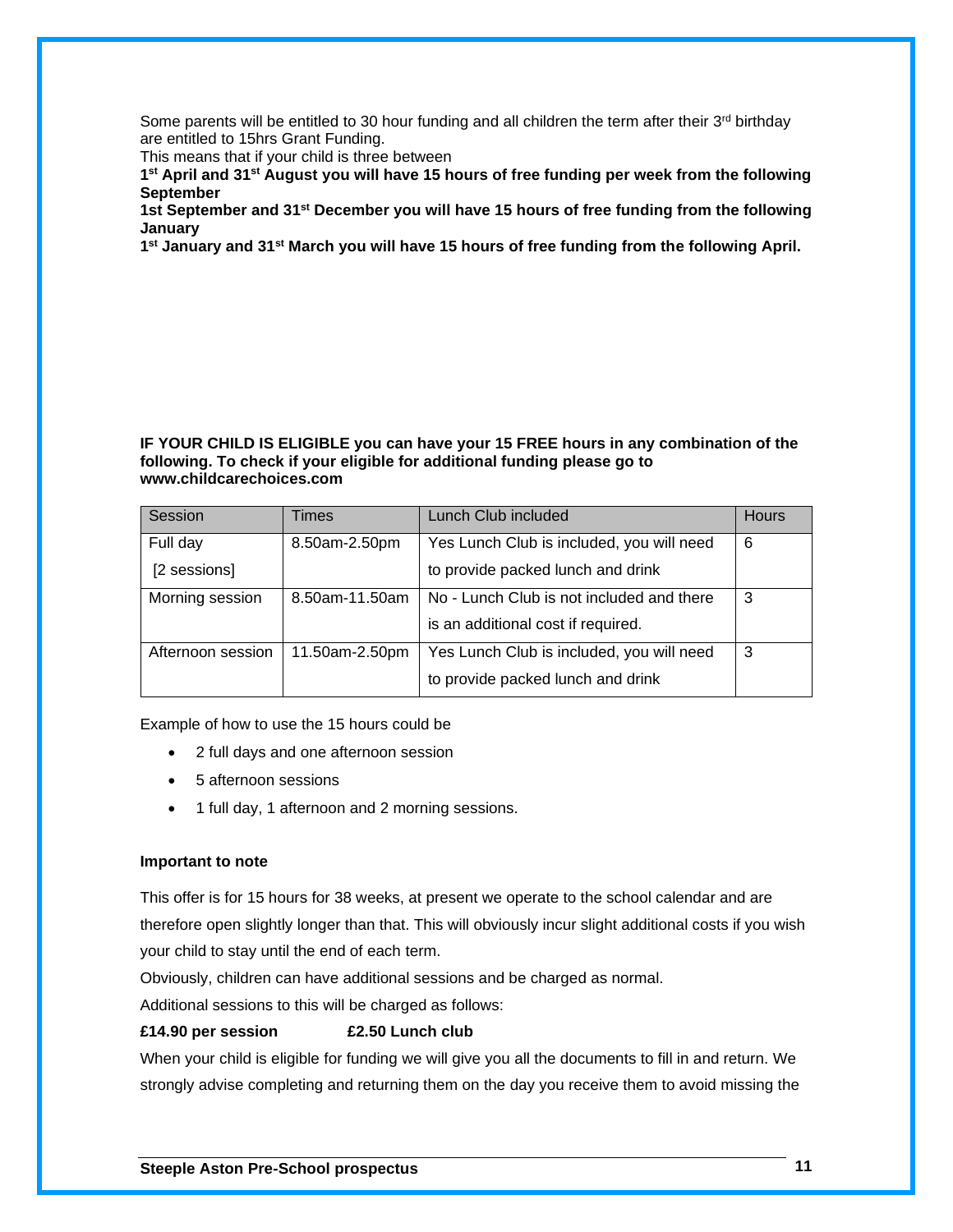deadline. If your child is claiming part or full grant from another provider, please speak to Ann prior to filling out the form to clarify.

Please note that there may be occasions where it is not possible to accommodate the full 15 hours if the Pre-School is fully subscribed.

Once sessions have been allocated for a term you are responsible for payment of all allocated sessions for that term, and for the payment of all fees in advance.

Sessions cannot be swapped for different days. If your child is unable to attend one of his/her normal sessions, but attends an extra session during the term, the extra session will still be charged.

In the occasional event of a term being longer than the Government funding available, the difference must be paid e.g. a 13 week term may only be grant funded for 12 weeks. (You will be advised if this is the case when your invoice is issued, or as soon as the Government releases the term's grant information.)

A full term's notice must be given before removing your child from Pre-School, or, in lieu of notice, a full term's fees must be paid.

Fees are reviewed annually at Easter. Current information can be found on our website [www.steepleastonpreschool.org.uk](http://www.steepleastonpreschool.org.uk/) or you can contact Ann Buswell, the Pre-School manager for current fees, grant funding allowance and individual cases.

### **Adult resources**

We have a high ratio of adults to children in our group. This ensures individual attention to the needs and development of each child. As well as gaining qualifications in early years education, all staff take part in further training to help keep them up to date.

*'the manager encourages staff to develop their skills and knowledge well by attending relevant training and sharing information gained with their colleagues'*

*'* [OFSTED Inspection, May 2017]

The regular staff in the group are:

| <b>Name</b> | Title      | Relevant qualifications and experience                                                                                                                                                                                                                                                                                                                                                                                                            |
|-------------|------------|---------------------------------------------------------------------------------------------------------------------------------------------------------------------------------------------------------------------------------------------------------------------------------------------------------------------------------------------------------------------------------------------------------------------------------------------------|
| Ann Buswell | Manager    | Diploma in Pre-School Practice [Level 3]<br>Diploma in Managing Children's behavior [Level]<br>31<br>Twenty years Pre-School experience<br>Safeguarding Children child protection course<br>Child Protection and Behavior Coordinator<br>First Aider and EpiPen trained<br>Admissions Coordinator<br><b>EYS Send Coordinator</b><br>Prevent duty and FGM<br>Signing to support language development<br>Safer recruitment<br>Early help assessment |
| Liz Hite    | Supervisor | Diploma Level 3<br>NVQ Level 2<br><b>GNVQ Health &amp; Social Care</b>                                                                                                                                                                                                                                                                                                                                                                            |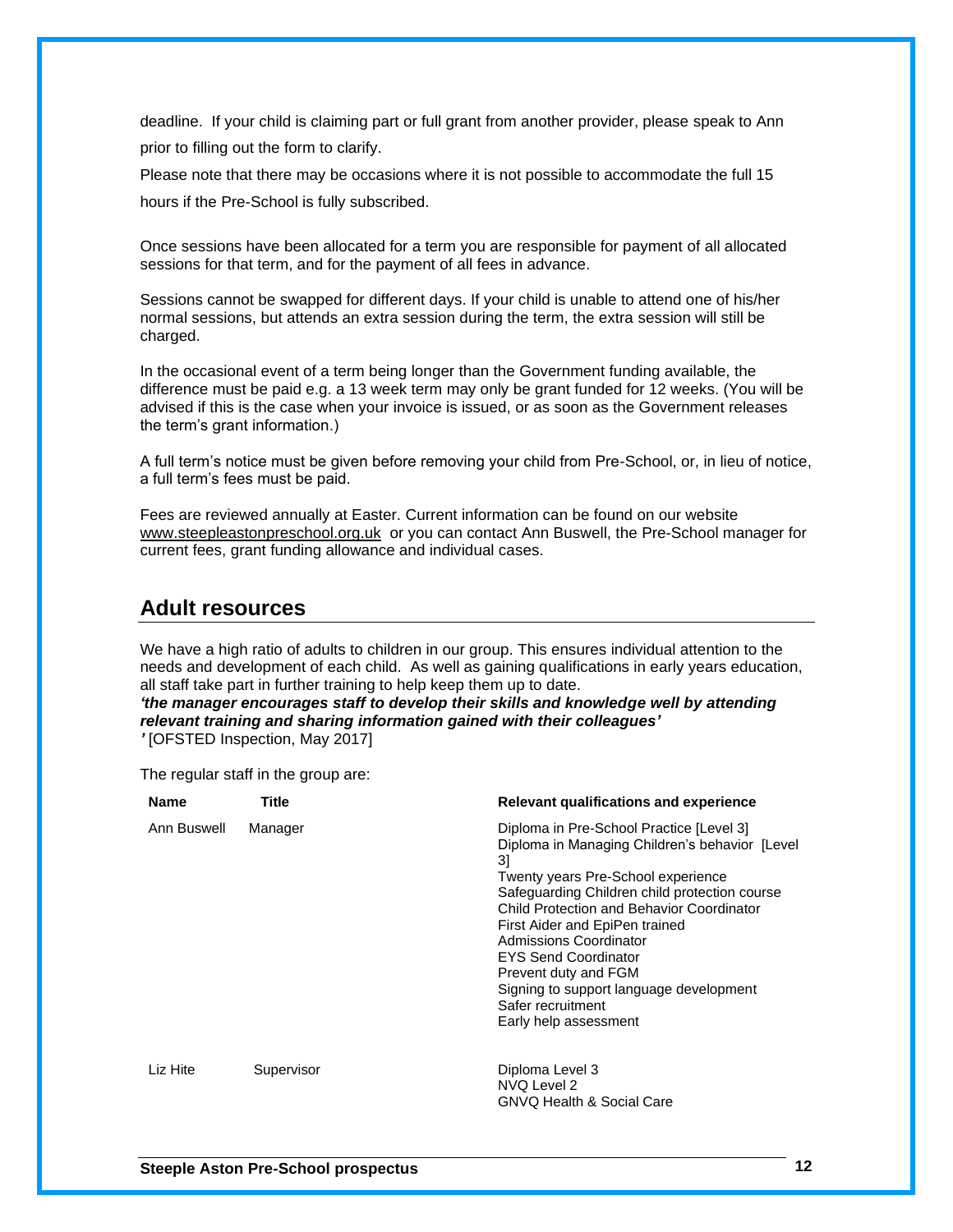| Karen Ewart<br>Assistant   | Food hygiene<br>Safeguarding Children child protection course<br>First Aider and Epi-pen trained<br>11 years Pre-School experience<br>Prevent duty and FGM<br>Signing Autism Tier 1<br>Understanding behavior in the early years                                                               |
|----------------------------|------------------------------------------------------------------------------------------------------------------------------------------------------------------------------------------------------------------------------------------------------------------------------------------------|
|                            | NVQ level 2<br>NVQ level 3<br><b>SEND Coordinator</b><br>First Aider and Epi-pen trained<br>Safeguarding Children child protection course<br>8 years as voluntary Primary school assistant<br>10 years Pre-School experience<br>Autism Tier 1 & 2<br>Understanding behavior in the early years |
| Sarah Stewart Assistant    | NVQ Level 2<br>NVQ level 3<br>First Aider and Epi pen trained<br>Safeguarding Children child protection<br>2 years' experience as a nanny<br>10 years Pre-School experience<br>Prevent duty and FGM                                                                                            |
| Faye Rose<br>Assistant     | CACHE level 3 NVQ children's care and learning<br>development<br>Level 2 teaching assistant course<br>First aider and Epi pen trained<br>Prevent duty and FGM                                                                                                                                  |
| Katie Betteridge Assistant | NVQ level 2<br>First aider and Epi pen trained<br>Safeguarding and child protection course<br>Child minding experience<br>Prevent Duty and FGM                                                                                                                                                 |

Cayleigh Oliver

### **Children's Learning and Development**

**'***children are motivated, independent and sociable'* [OFSTED Inspection May 2017]

### **Early Years Foundation Stage**

The Early Years Foundation Stage curriculum (EYFS) is compulsory for all OFSTED registered settings and schools caring for children from birth to the end of Reception class at Primary school. The EYFS is for all children in settings outside their home. It emphasises the right of children and their families to be included and welcomed in all settings and requires practitioners to promote positive attitudes to diversity and difference and to meet the individual needs of all children whatever their background, needs or abilities. This is reflected in the four principles that sit at the heart of EYFS: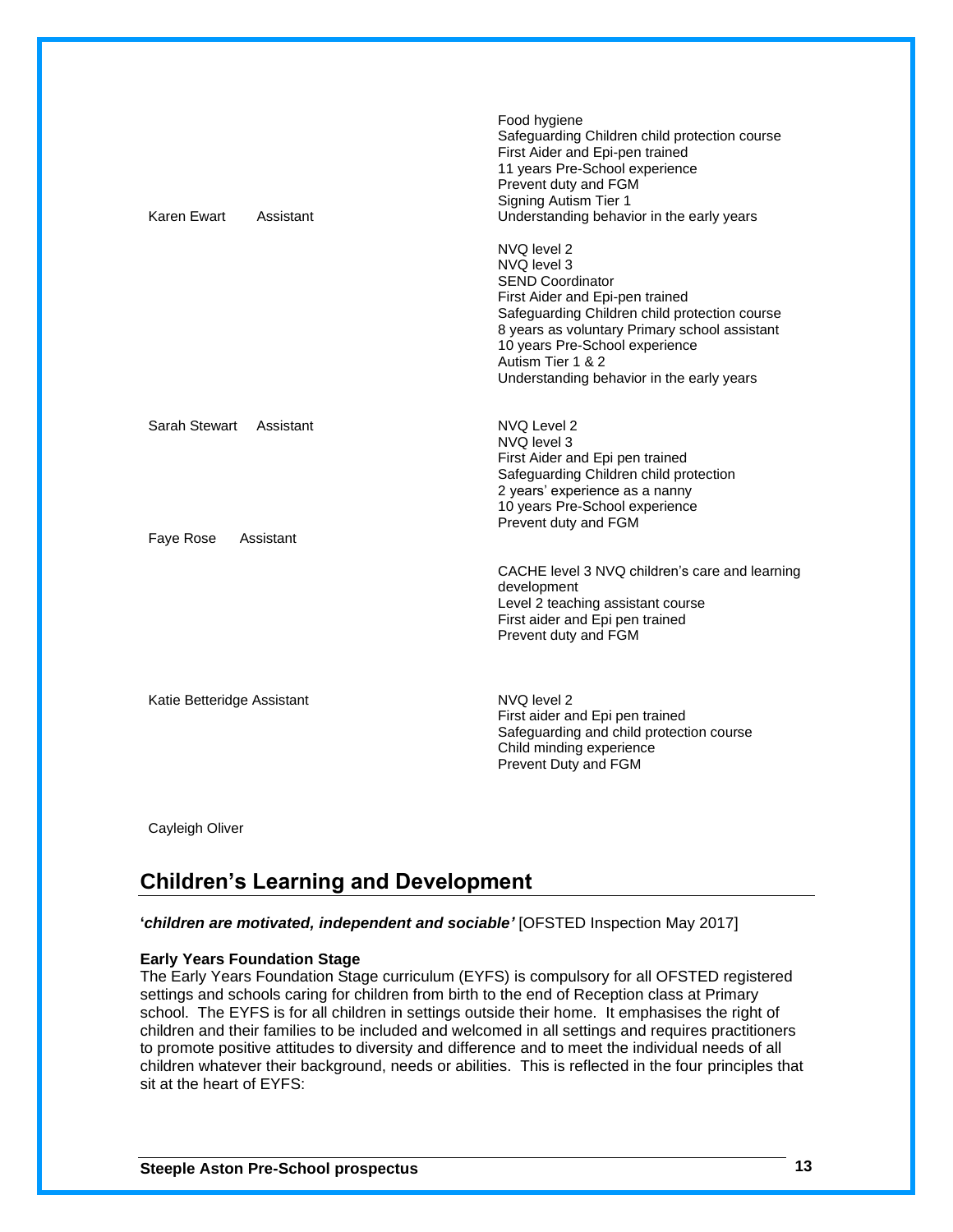- **A unique child** every child is a competent learner from birth, who can be resilient, capable, confident, and self-assured.
- **Positive relations** children learn to be strong and independent from a base of loving and secure relationships with parents and key persons.
- **Enabling environments** the environment plays a key role in supporting and extending children's development and learning.
- **Learning and development** children develop and learn in different ways and at different rates. All areas of learning and development are equally important and interconnected.

We are very aware that young children learn best through play, and as experienced Early Years Practitioners, we provide your child with appropriate play and learning experiences for their stage of development and help them develop new skills. The activities we provide for young children underpin the skills they need to work towards the Early Learning goals in the following areas at the end of their reception year at school.

### **'***Staff have high expectations of children and plan interesting activities***'** [OFSTED Inspection May 2017]

All areas are of equal importance and many activities will cover many of the areas. Each area is divided up into stages of development, and we are able to identify resources and learning opportunities for individual children dependent on their developmental needs. These learning areas are:

- Communication, language and literacy
- Personal, social and emotional development
- Physical development
- Literacy
- **Mathematics**
- Understanding the world
- Expressive arts and design

The EYFS also encourages us and parents & carers to work together to help children develop to their full potential. As a setting we use Tapestry to assess and record children's progress. For you, this provides the opportunity to input information, at any point in time, about your child's development, on Tapestry. In this setting we will be using various types of observations including specific child focused observation, photo observations, and learning area observations (spontaneous) which will be uploaded onto Tapestry to build their learning journey.

### **'The manager places a high priority establishing meaningful relationships with children and their families from the outset'**

**'***partnership with parents are good'* [OFSTED Inspection May 2017]

### **Rising R's**

The Rising R's sessions are held on a Monday and Wednesday afternoon and are only available for the children who are going to Primary school in the coming academic year. During these sessions we focus on developing the skills required for Reception class. We pay particular attention to each child's literacy and numeracy skills, helping them to develop to their full potential in these areas. We also work on developing their concentration skills and social skills, and help build up their self-confidence by offering each child the opportunity to stand up and talk to the whole group of children through specifically designed activities.

We must emphasise that children will learn at their own pace. We will not, and do not, push any child to complete the activities – we are just working with the child to give them the opportunity to have basic grounding if they are keen and ready for it. To ensure that your child has the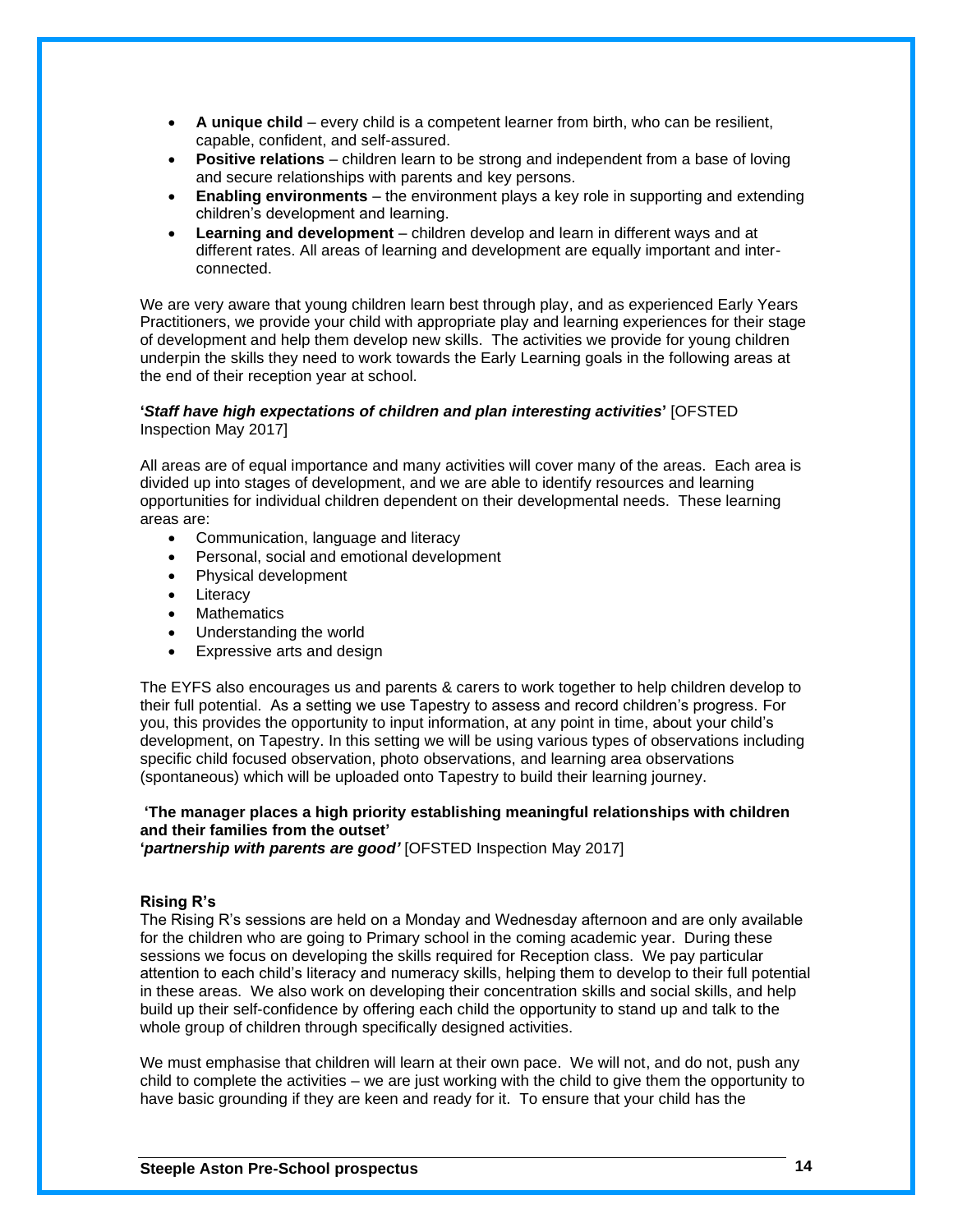opportunity to experience all these additional activities, eligible children are encouraged to attend both sessions. During the Rising R's sessions, we provide the children with a range of additional activities that will help support them for their transition to primary school.

### **Dr Radcliffe's Reception Class**

The children in Rising R's sessions are taken on a Rota basis to Dr Radcliffe's reception class to spend time there and gain experience of a primary school reception class.

### **Read Write Inc (RWI)**

At Pre-School we use a system of synthetic phonics to teach reading ( Read, Write, Inc ). This program consists of teaching the children pure sounds and a correct pronunciation guide for these sounds can be found on the oxford owl website (oxfordowl.co.uk). This is a fantastic site and provides lots of information regarding supporting your child in the early phases of learning to read, and also provides access to some early reading books. The Read, Write, Inc program also includes writing and so the children are taught how to write the letter as they learn the sound. We use all lower case letters apart from names and do not teach letter names at this early phase of reading.

### **Physical Education**

The children have the opportunity to take part in P.E sessions during the summer term. This enables them to be familiar and confident in changing and organizing themselves ready for P.E sessions at primary school.

### **'Aston Lamb and Rocco Bear'**

During the Summer Term each Rising R child is given the opportunity to take a Bear home for 2 nights and draw or write about what he has been doing whilst on holiday with you. Your child will then be able to talk to the whole group about what Bear did. This has always been popular with parents and children alike, and you can find all the diaries on display in Pre-School.

### **'Show and Tell'**

Is a whole group activity, where children are allowed to bring something from home, talk about it to their peers, and then answer questions from the other children. This is a fantastic opportunity for children to develop their confidence, communication and language, self-esteem and social interactions.

### **'Sound of the week'**

Each week we look at a different sound from the alphabet, children are encouraged to bring in an item from home beginning with the sound of the week. They place this into the sound bag and during key group time. The children explore the sound bag, removing one item at a time and discussing them with their peers. This activity provides contextual understanding for the children which they find much easier to consolidate and store in their long-term memory.

### **Healthy Packed Lunch**

### **How healthy would you define the packed lunch to be that you give to your child?**

Parents may define the packed lunch they are giving their child to be healthy, but new research commissioned by the Food Standards Agency, found that if the nutritional standards set for school meals were applied to packed lunches, only one percent of those brought in by children would comply!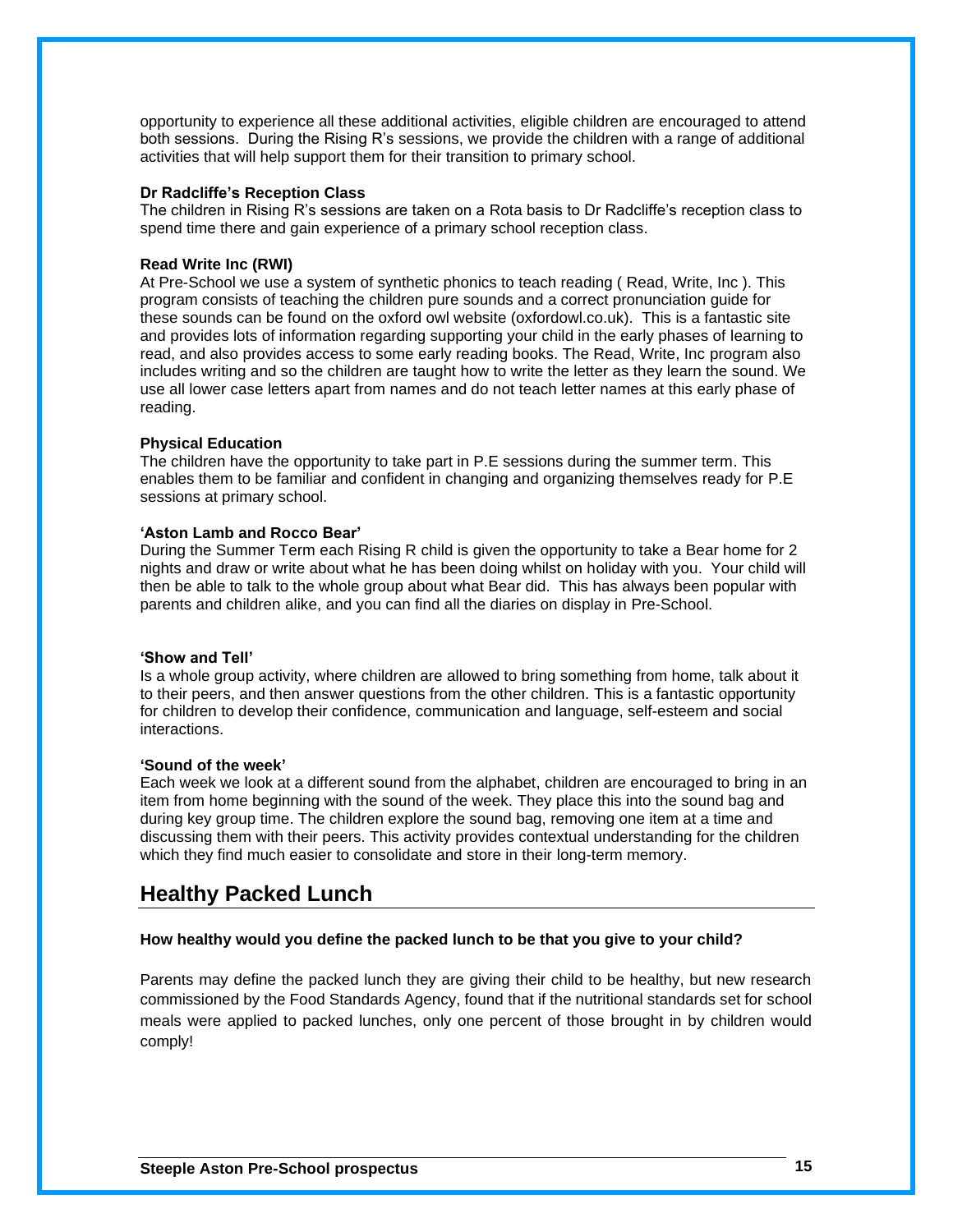The study found that packed lunches are filled with crisps, sweets and sugary drinks, instead of the recommended vegetables, fruit and milk. In Britain, around four million pre-school/school children eat a packed lunch - the equivalent of more than 5.5 billion lunches per year.

### **What constitutes a healthy packed lunch for under five year olds?**

If your child/ren are bored of eating the same thing day in day out, or you're not sure what makes up a healthy well balanced lunch box, this will hopefully give you the inspiration you need for spicing up their lunches with a good mix of healthy ideas.

Simply pick one item from each of the five categories below, to make up a well-balanced packed lunch. You can vary the portion sizes depending on the age and appetite of your child.

### **Tummy fillers**

Growing children need plenty of starchy foods to fill them up and give them energy. Nutritious meals packed with fibre, protein, carbohydrate and vitamins will also help your child's growing bones and give them a healthy dose of brain power for the afternoon ahead. These along with fruit and/or vegetables should form the main part of your child's lunch.

Try some of these ideas:-

### **Sandwiches and wraps**

- Sliced or [homemade](http://www.netmums.com/h/n/FOOD/recipes/ALL/216/) bread vary between wholemeal, granary, multi-grain and white.
- Bread roll, pitta bread, naan, chapatti, bagel, tortilla/wrap, oatcakes, [crepe/pancake,](http://www.netmums.com/h/n/FOOD/recipes/110/) potato cake, malt loaf, hot cross bun, scone.

### **Fillings/toppings**

- **Meat** wafer thin cooked meats, cubed chicken/turkey breast with tomato and lettuce, ham and cheese, roast chicken & hummus, leftover cold meats (chicken, turkey, sausages etc) with salad, chicken and mashed avocado, cold BLT.
- **Fish** tuna mayo & sweetcorn, tuna salad, fish paste and cucumber.
- **Veggie**  grated cheese, cheese spread, cream cheese, Quorn slices and salad, cottage cheese with pineapple, cheese and grated carrot with a little mayo, veggie sausages, vegetarian pate with cucumber, cheese and coleslaw, egg salad/egg mayo, cheese and pickle, Marmite.
- **Sweet**  High-fruit jam/fruit spread, honey, treacle, lemon curd.

*\*Please note that we do not permit sesame, nuts and nut products of any sorts to be brought in lunchboxes (due to children with severe nut allergies)*

### **Other ideas**

- Carbohydrate based salads such as [pasta salad,](http://www.netmums.com/h/n/FOOD/recipes/ALL/113/) rice salad, cous cous, [potato salad](http://www.netmums.com/h/n/FOOD/recipes/ALL/125/) etc.
- Egg based foods such as [quiche,](http://www.netmums.com/h/n/FOOD/recipes/ALL/132/) [mini quiche](http://www.netmums.com/h/n/FOOD/recipes/ALL/121/) or [frittata.](http://www.netmums.com/h/n/FOOD/recipes/109/)
- Baked items such as [savoury muffin](http://www.netmums.com/family-food/recipes/a-z-of-family-recipes/cheesy-muffins) [cheesy corn triangles,](http://www.netmums.com/h/n/FOOD/recipes/37/) [pizza slice,](http://www.netmums.com/h/n/FOOD/recipes/ALL/120/) pasty, cheese, croissant, samosa etc\*.

\**These items can be high in saturated fat, so just opt for them occasionally.*

### Five-a-day options

**Steeple Aston Pre-School prospectus 16**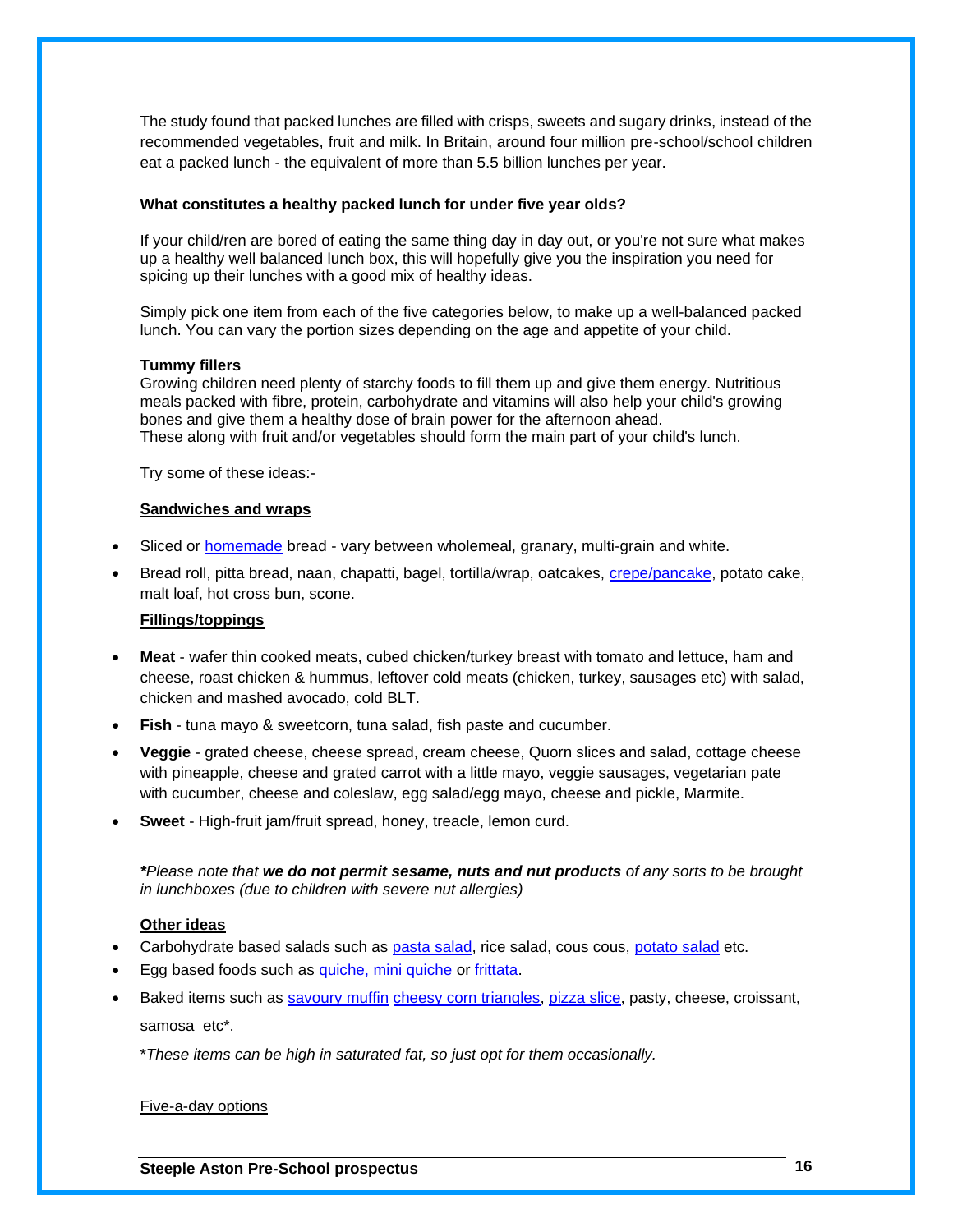- Any combination of the following, in a small pot or bag: raisins, sultanas, pumpkin/sunflower seeds, ready to eat dried apricots, dates or prunes.
- Whole fruits Satsuma, apple, banana, pear, peach, plum, grapes, strawberries (whatever is in season)
- [Fruit salad](http://www.netmums.com/h/n/FOOD/recipes/ALL/78/) pot any combination of prepared fruit: strawberries, orange, melon, mango, pineapple, etc.
- Homemade fruit puree, smoothie or apple sauce (you can add strawberry, peach, etc to it)
- Fruit jelly made with fruit pieces and pure fruit juice.
- Tinned fruit pot (useful in the winter if you can't find ripe fresh fruit) mandarins, pineapple, peaches, fruit salad, pears.
- Salad pot any combination of prepared raw vegetables: cucumber, lettuce, pepper, celery, cherry tomatoes, carrot sticks, mange tout, slices of avocado sprinkled with a little lemon juice etc. or [coleslaw.](http://www.netmums.com/h/n/FOOD/recipes/ALL/59/)

### **Good for growing bones**

- Fruit yogurt, fromage frais or dairy-free alternative.
- Cold rice pudding or custard.
- Greek/plain yogurt.
- Cubes of cheese or pre-packed lunchbox sized cheese portion, cottage cheese with pineapple.
- Dips: tzatziki, raita, cream cheese and plain yogurt.

### **Snacks**

If you have energetic chioldren, you may like to add a snack to their lunchboxes to re-fuel their energy levels!

Here are some suggestions:-

- Savoury options mini sausages, [falafel](http://www.netmums.com/h/n/FOOD/recipes/ALL/580/) etc.
- Small bag of lower salt (preferably baked or reduced fat) crisps, or a handful of crisps in a pot. Crackers, crisp bread, rice cakes, cheesy biscuits, savory [flapjack,](http://www.netmums.com/h/n/FOOD/recipes/ALL/145/) savory scone, bread sticks, unsalted popcorn.
- Sweet options -Muffin, cupcake, [small piece of cake,](http://www.netmums.com/h/n/FOOD/recipes/ALL/179/) [biscuit or cookie,](http://www.netmums.com/h/n/FOOD/recipes/856/) [flapjack,](http://www.netmums.com/h/n/FOOD/recipes/ALL/76/) [shortbread,](http://www.netmums.com/h/n/FOOD/recipes/ALL/149/) jam tart, cereal bar\*

\* C*heck cereal/flapjack bars for sugar content , as some can contain as much sugar as a bar of chocolate!* 

### **Thirst-quenchers**

Steer clear of sugary, fizzy drinks and go for one of these healthy options:-

- Water
- Milk (whole, semi-skimmed, goats or soya)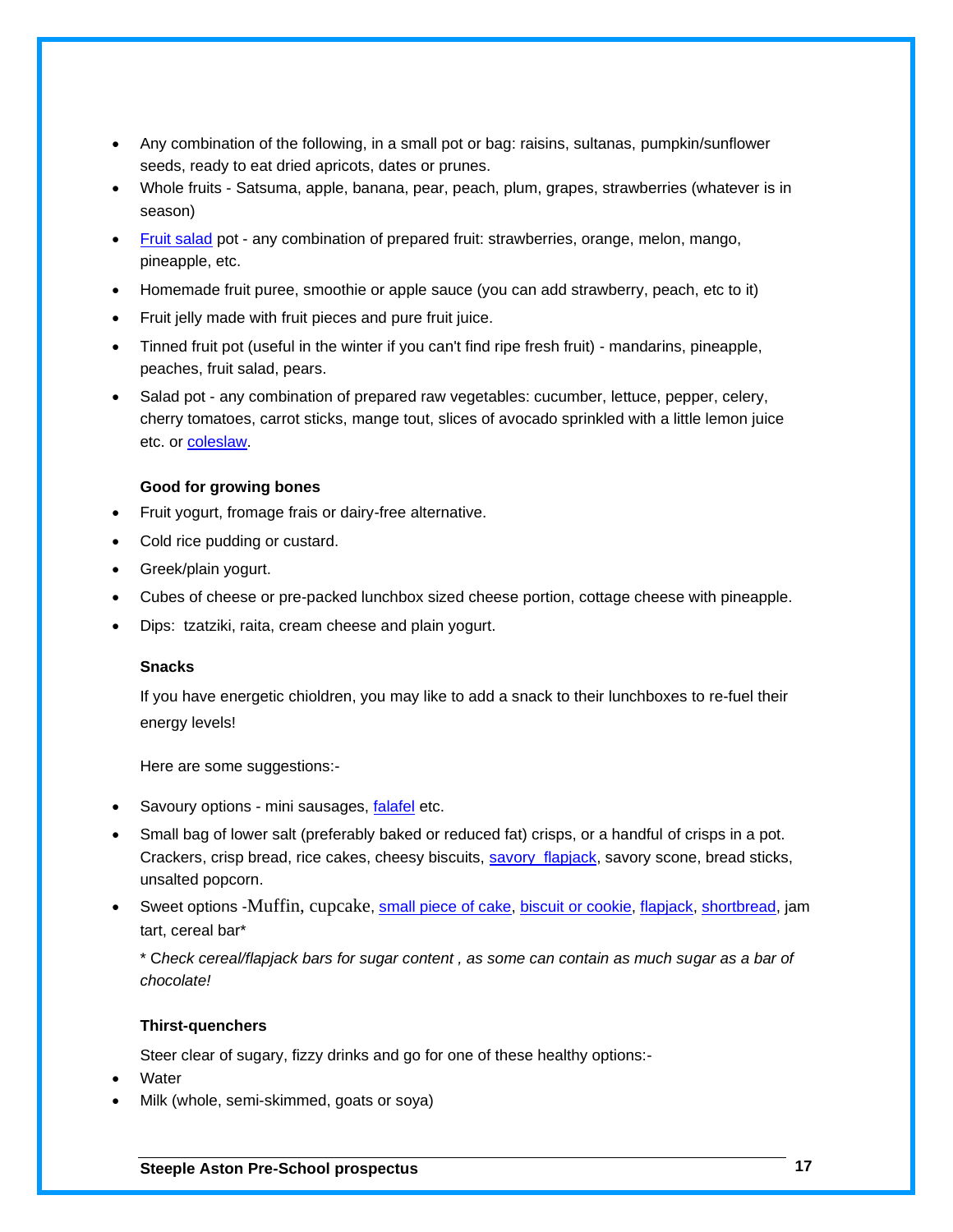- Milkshake
- Pure fruit juice or **smoothie** preferably diluted.
- Occasional well diluted high-juice squash

*Sugar free options- Sugar can be hard to spot in children's food, as it's called many different things. All the following are forms of sugar, which is only needed in small amounts and offers your child little, just 'empty' calories: sucrose, glucose, fructose, maltose, dextrose, fruit syrup, molasses. Look for 'no added sugar' on the packet. If you can't see that on a label then read the Nutritional Information panel and look under 'Carbohydrates - of which Sugar'. But do be aware that products stating 'no added sugar' normally use chemical sweeteners.*

### **How parents get involved with Pre-School**

The Pre-School recognises parents as the first and most important educators of children. All of the staff see themselves as partners with you in providing care and education for your child. It is fundamental for parental engagement, research has shown that parental involvement facilitates children's acquirement of better academic success, enjoyment for richer learning experiences and a higher quality of care.

Becoming more involved in Pre-School benefits you too. You will have a chance to observe and discover how your child plays and relates to other children in a different environment away from your home. You may also get some new ideas about the kinds of activities they enjoy, and all of us who work with your child will be happy to suggest fun activities to help him/her learn and develop outside the setting.

Spending more time at Pre-School is also a great opportunity to meet informally with the staff, build relationships and make friends with other parents. Volunteering gives you the opportunity to develop new skills and knowledge and gain valuable experiences. We would encourage you to come into Pre-School to share with the children any skills you may have to offer. The children love to have parents, grandparents, and carers etc. come in and read stories, do activities and share their knowledge / experience with them.

We currently have an ex-staff member come into school and play songs to sing along to on the guitar. We would welcome any offers from parents/carers to come and play an instrument for us. If you are interested in volunteering to be on our contingency staff list, please speak to Ann.

There are many ways in which parents are welcomed and encouraged to take part in making the setting a welcoming and stimulating place for children and other parents such as:

- Exchanging knowledge about their children's needs, activities, interests and progress with staff
- Being actively involved in sessions by helping with arts and crafts activities, cooking reading, books, teaching or playing musical instruments, singing, dancing…. the list is endless
- Helping to provide, make, and look after the equipment and materials used in the children's play activities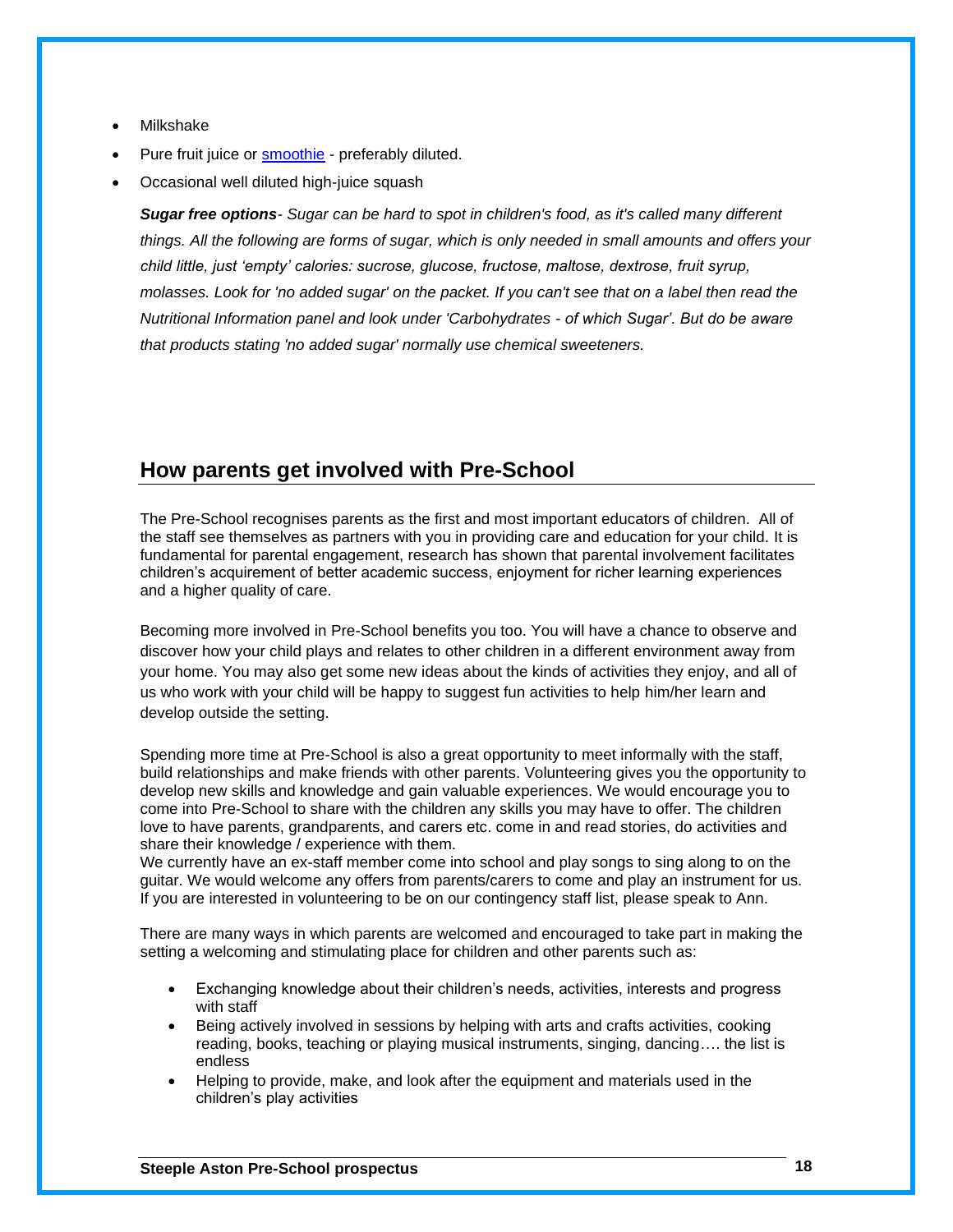- Being part of the committee or fundraising committee of the Pre-School, and taking part in fundraising events
- Joining in community activities in which the setting takes part, and building friendships with other Pre-School parents

As part of our charity status we have a voluntary elected committee, which takes a supportive role in the running of the Pre-School. We hold our AGM in September/October and we will be looking for parents/carers to give a little of their time as an elected part of the committee. We do not need experience, just enthusiasm and commitment. More details will follow, but in the meantime please see any of us for more information.

We carry out criminal record checks (DBS checks) on all adults volunteering with children other than their own. These policies are for the wellbeing and safety of all children, and you will be required to support these extra security measures.

### **Regular events**

- Trips out and nature walks
- Attending events and activities at Dr Radcliffe's Primary School, including sport's day, concerts and plays
- Singing accompanied by guitar playing parents
- Church visits which includes the children participating in a short service or activities. Please advise the staff, if you do not wish your child to attend these services.

- Enhance the development and education of children under statutory school age in a parent involving, community-based group.
- Provide a happy, safe, secure, and stimulating environment, where the children are encouraged to develop their own learning potential through structured play and social activities. This provides them with the foundation skills necessary to enable them to enter any Primary school, ready and eager to learn.
- Work within a framework that ensures equality of opportunity for all children and families.
- Provide opportunities for you and your family to be directly involved in the activities of the group and in your child's progress.

### **Our setting aims to: We aim to ensure each child:**

- Is in a safe and stimulating environment
- Is given individual care and attention, made possible by our high ratio of adults to children
- Is helped to take forward their learning and development by being helped to build on what they already know and can do
- Has the support of experienced and committed staff
- Has fun and builds friendships with children and adults

### **And Finally …………**

**We look forward to welcoming your child into our Pre-School.**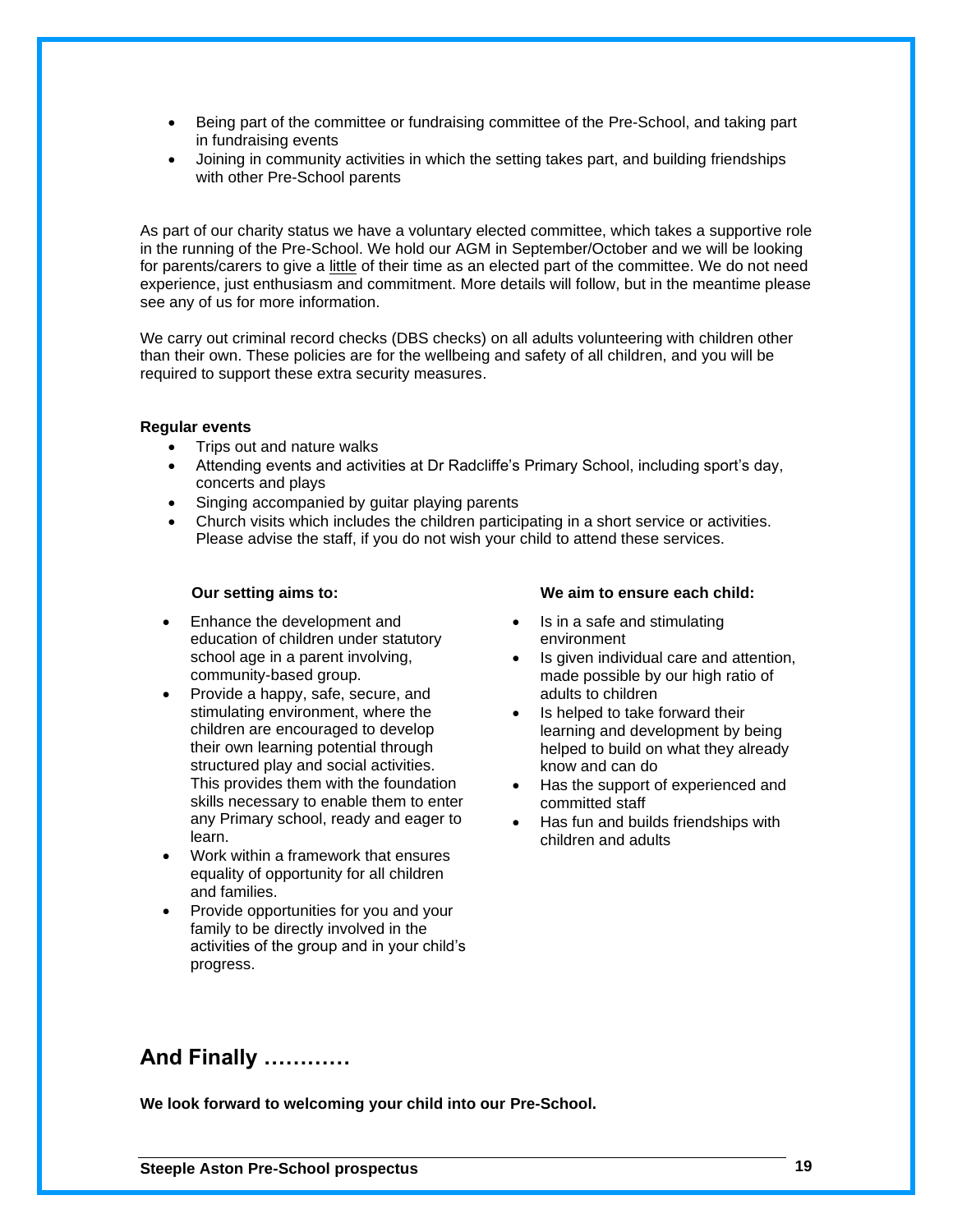**If you have any queries or if we can be of any help, please contact me, a member of staff or a committee member at any time.**

**Ann Buswell, Pre-School Manager**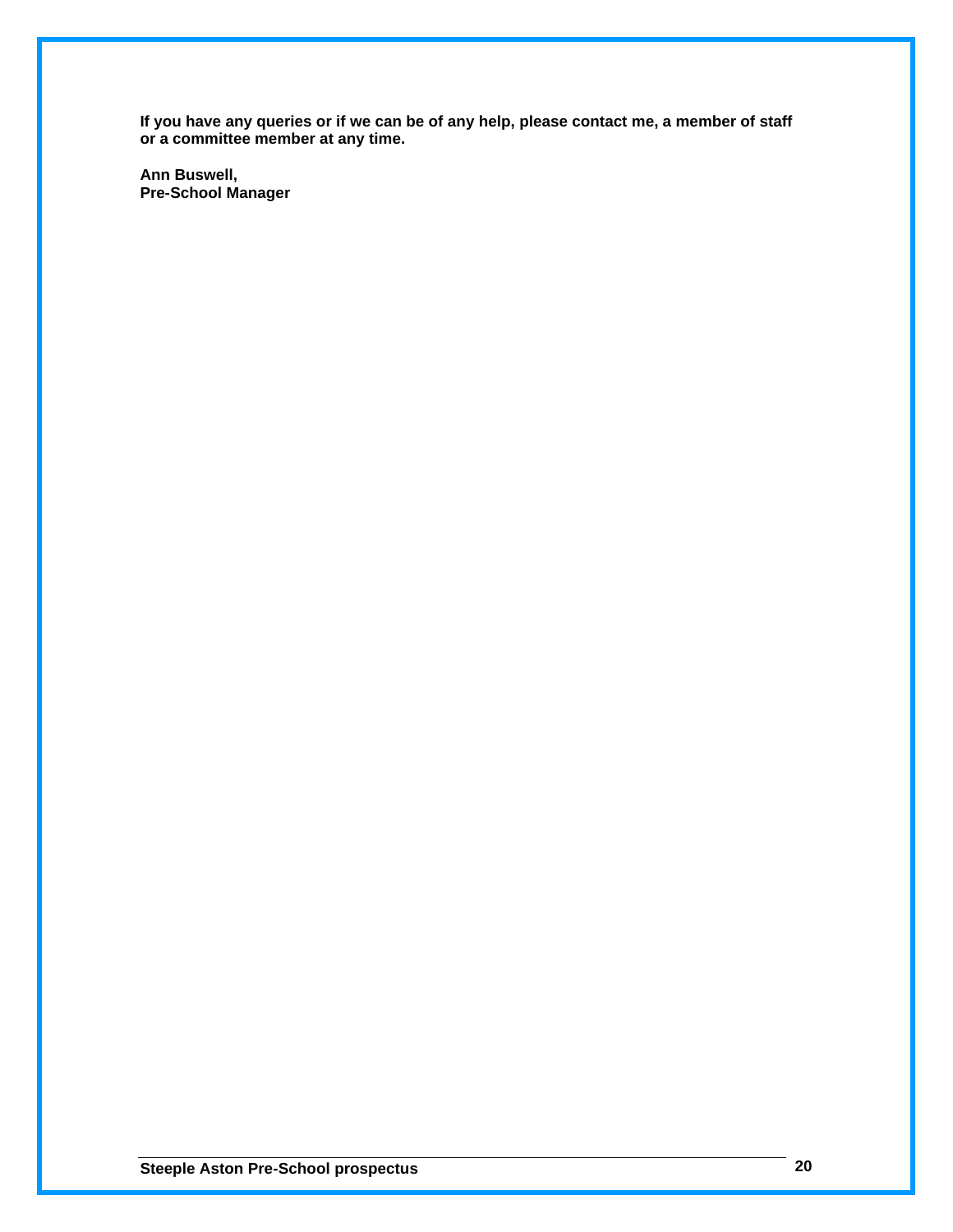

### **'Happy Day' Sheet for ...................................**

We recognise that there is no one who knows your child better than you do, and as such, we aim to forge close relationships with you as parents and work in partnership to meet your child's individual needs. To help us recognise your child's unique characteristics and abilities please take a few minutes to fill in the following questions and return them to us. This information will help us to plan interesting and stimulating activities for your child to enjoy.

|                                          | to plan interesting and stimulating activities for your critic to enjoy. |                                             |                        |  |
|------------------------------------------|--------------------------------------------------------------------------|---------------------------------------------|------------------------|--|
| My favourite toys I                      | My favourite games I                                                     | My favourite stories I                      | My favourite songs and |  |
| like playing with are:                   | like to play are:                                                        | like to read are:                           | rhymes are?            |  |
|                                          |                                                                          |                                             |                        |  |
|                                          |                                                                          |                                             |                        |  |
|                                          |                                                                          |                                             |                        |  |
|                                          |                                                                          |                                             |                        |  |
|                                          |                                                                          |                                             |                        |  |
|                                          |                                                                          |                                             |                        |  |
|                                          |                                                                          |                                             |                        |  |
|                                          |                                                                          |                                             |                        |  |
|                                          |                                                                          |                                             |                        |  |
|                                          |                                                                          |                                             |                        |  |
|                                          |                                                                          |                                             |                        |  |
|                                          |                                                                          |                                             |                        |  |
|                                          |                                                                          |                                             |                        |  |
|                                          |                                                                          |                                             |                        |  |
|                                          |                                                                          |                                             |                        |  |
|                                          |                                                                          |                                             |                        |  |
|                                          |                                                                          |                                             |                        |  |
|                                          |                                                                          |                                             |                        |  |
|                                          |                                                                          |                                             |                        |  |
| At the moment, I am really interested in |                                                                          | The programmes I currently like to watch on |                        |  |
|                                          |                                                                          | either the TV or computer are               |                        |  |
|                                          |                                                                          |                                             |                        |  |
|                                          |                                                                          |                                             |                        |  |
|                                          |                                                                          |                                             |                        |  |
|                                          |                                                                          |                                             |                        |  |
|                                          |                                                                          |                                             |                        |  |
|                                          |                                                                          |                                             |                        |  |
|                                          |                                                                          |                                             |                        |  |
|                                          |                                                                          |                                             |                        |  |
|                                          |                                                                          |                                             |                        |  |
|                                          |                                                                          |                                             |                        |  |
|                                          |                                                                          |                                             |                        |  |
| The places I enjoy visiting are          |                                                                          | During the holidays I have been to          |                        |  |
|                                          |                                                                          |                                             |                        |  |
|                                          |                                                                          |                                             |                        |  |
|                                          |                                                                          |                                             |                        |  |
|                                          |                                                                          |                                             |                        |  |
|                                          |                                                                          |                                             |                        |  |
|                                          |                                                                          |                                             |                        |  |
| Family or special news to share          |                                                                          | These are the things I really don't like    |                        |  |
|                                          |                                                                          |                                             |                        |  |
|                                          |                                                                          |                                             |                        |  |
|                                          |                                                                          |                                             |                        |  |
|                                          |                                                                          |                                             |                        |  |
|                                          |                                                                          |                                             |                        |  |
|                                          |                                                                          |                                             |                        |  |
|                                          |                                                                          |                                             |                        |  |
|                                          |                                                                          |                                             |                        |  |
|                                          |                                                                          |                                             |                        |  |
|                                          |                                                                          |                                             |                        |  |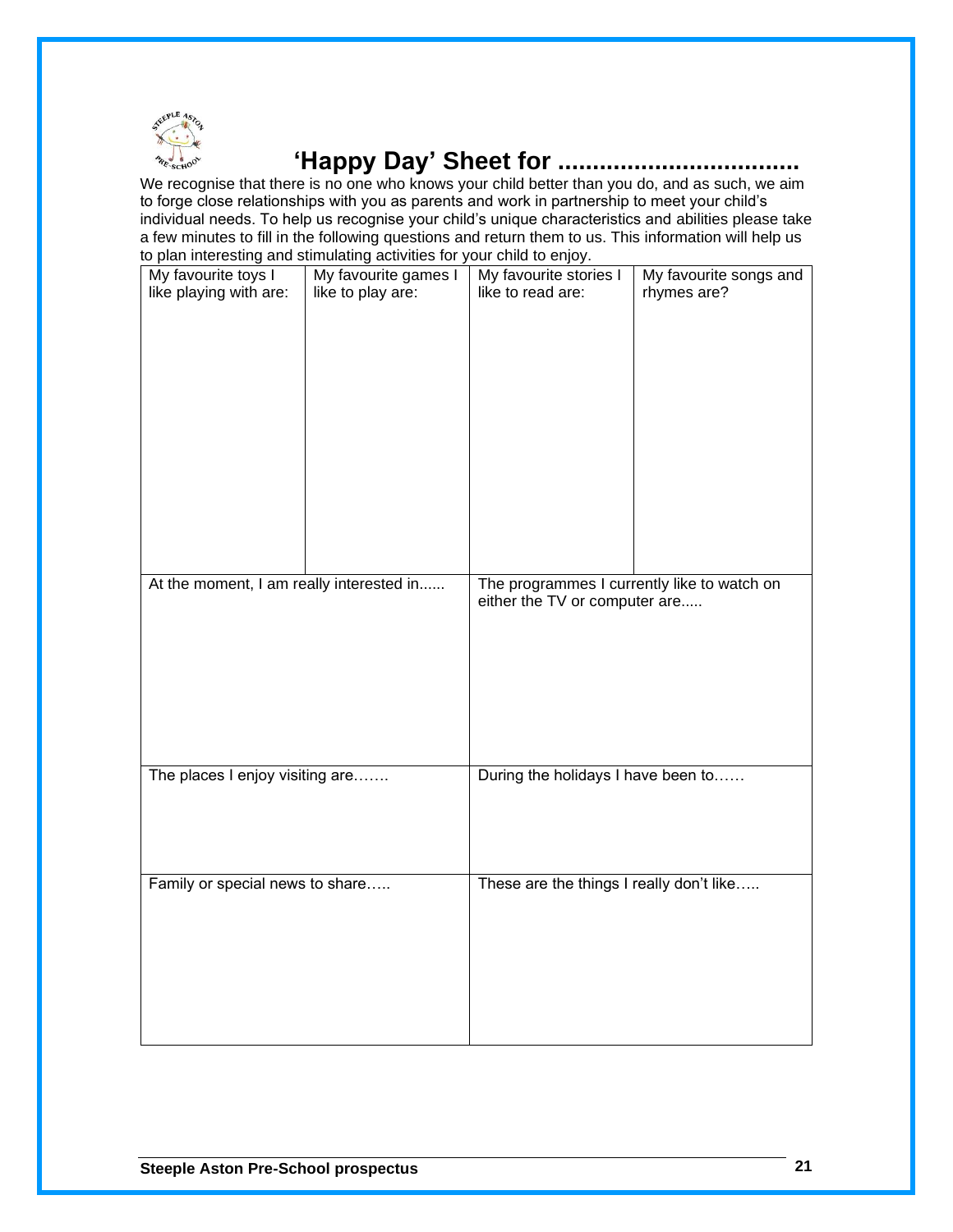| <b>Family Tree/Special People?</b>                                                                       | Do they have any particular fears eg loud<br>noises?                                                                                                                                                                      |
|----------------------------------------------------------------------------------------------------------|---------------------------------------------------------------------------------------------------------------------------------------------------------------------------------------------------------------------------|
| Do they still nap?                                                                                       | Were they prematurely born or any difficulties<br>during pregnancy/labour?                                                                                                                                                |
| Do they attend another setting or<br>childminder?<br>If so where and what hours and days they<br>attend? | Any additional languages?                                                                                                                                                                                                 |
| Do they know anyone who attends Pre-<br>School or are familiar with?                                     | What food do they like, snacks etc, would<br>they prefer milk or water at snack time?                                                                                                                                     |
| Who lives with me?                                                                                       | Who is special to me?                                                                                                                                                                                                     |
| Does your child have a specific comforter?                                                               | Does your child use nappies, the potty or<br>toilet. If your child is potty or toilet trained, do<br>they have specific actions or words to indicate<br>they need the toilet. If so what words or<br>actions do they use? |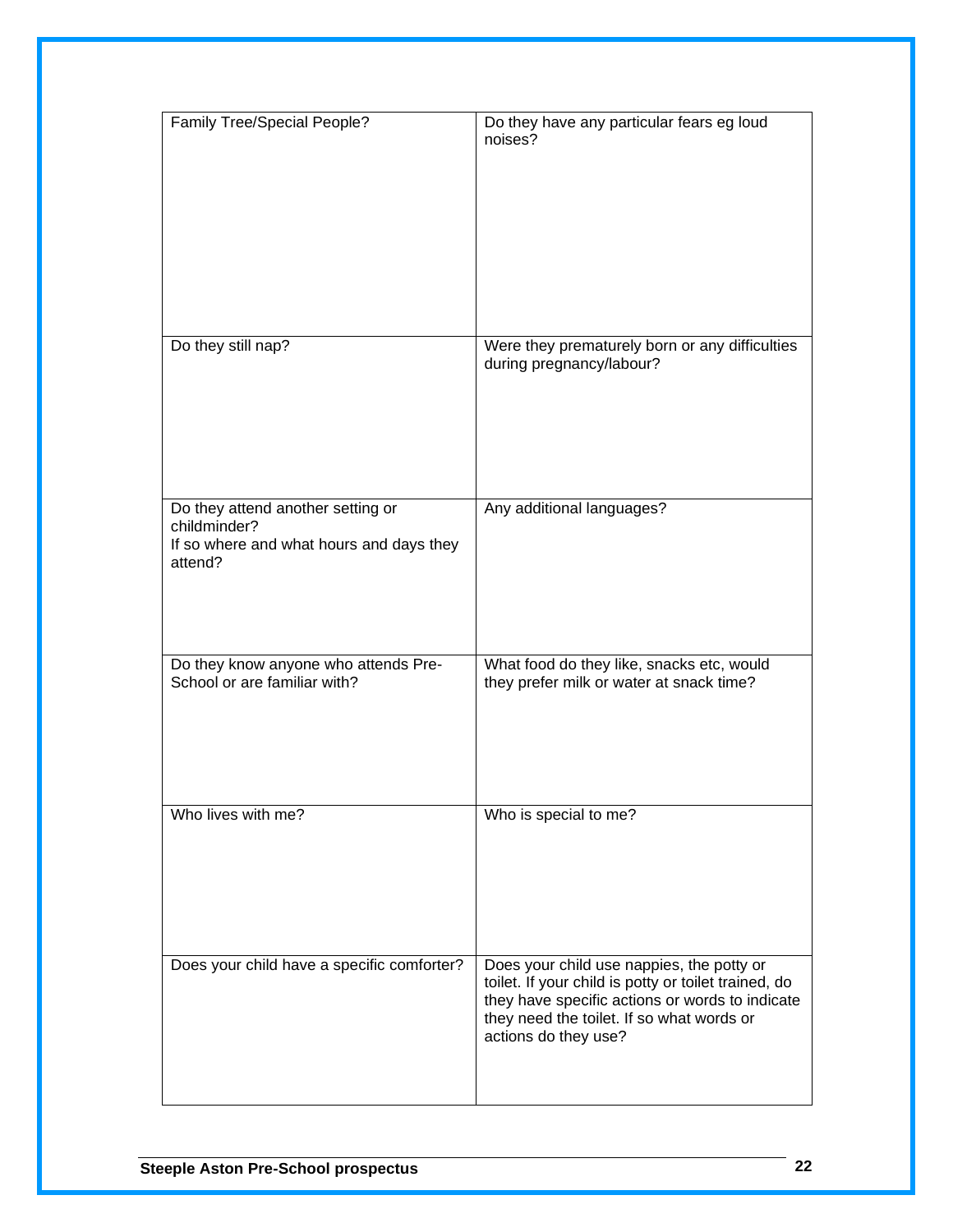Tell us a little about your child's skills and abilities.

*If you feel that there is any information that would help us to get to know your child better, please feel free to add comments on the reverse side of this page. If you have any questions, please do not hesitate to speak to any of us.*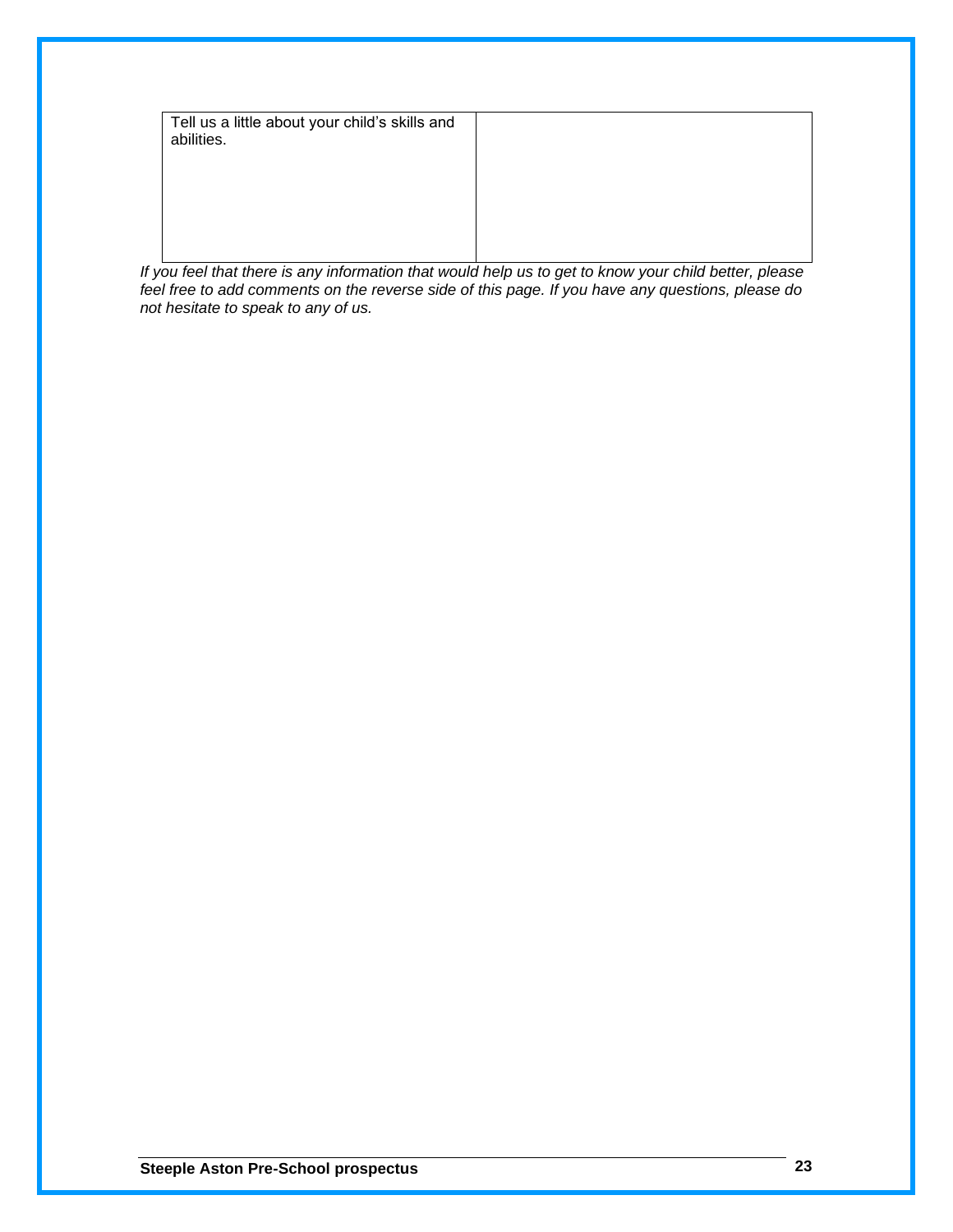

## UNIFORM ORDER SHEET STEEPLE ASTON PRE-SCHOOL

Child's name ………………………………………

|                  | <b>SIZE</b> | <b>PRICE</b> | QUANTITY | <b>TOTAL</b> |
|------------------|-------------|--------------|----------|--------------|
| Polo Shirt       | 2 yrs       | £8.00        |          |              |
| Jade             |             |              |          |              |
|                  | $3-4yrs$    | £8.00        |          |              |
|                  | $5-6yrs$    | £8,00        |          |              |
| Polo Shirt       | 2 yrs       | £8.00        |          |              |
| Dark Royal       |             |              |          |              |
|                  | $3-4yrs$    | £8.00        |          |              |
|                  | $5-6yrs$    | £8.00        |          |              |
| Polo Shirt       | $18 - 24$   | £7.00        |          |              |
| Light Pink       | months      |              |          |              |
| Polo Shirt       | $5-6$ yrs   | £7.00        |          |              |
| <b>Dark Pink</b> |             |              |          |              |
| Fleece           | $3-4$ yrs   | £15.00       |          |              |
|                  | $5-6$ yrs   | £15.00       |          |              |
| <b>TOTAL</b>     |             |              |          | f.           |

Please make payment via BACS to The Pre School account Sort 51-70-15 Account 78734665